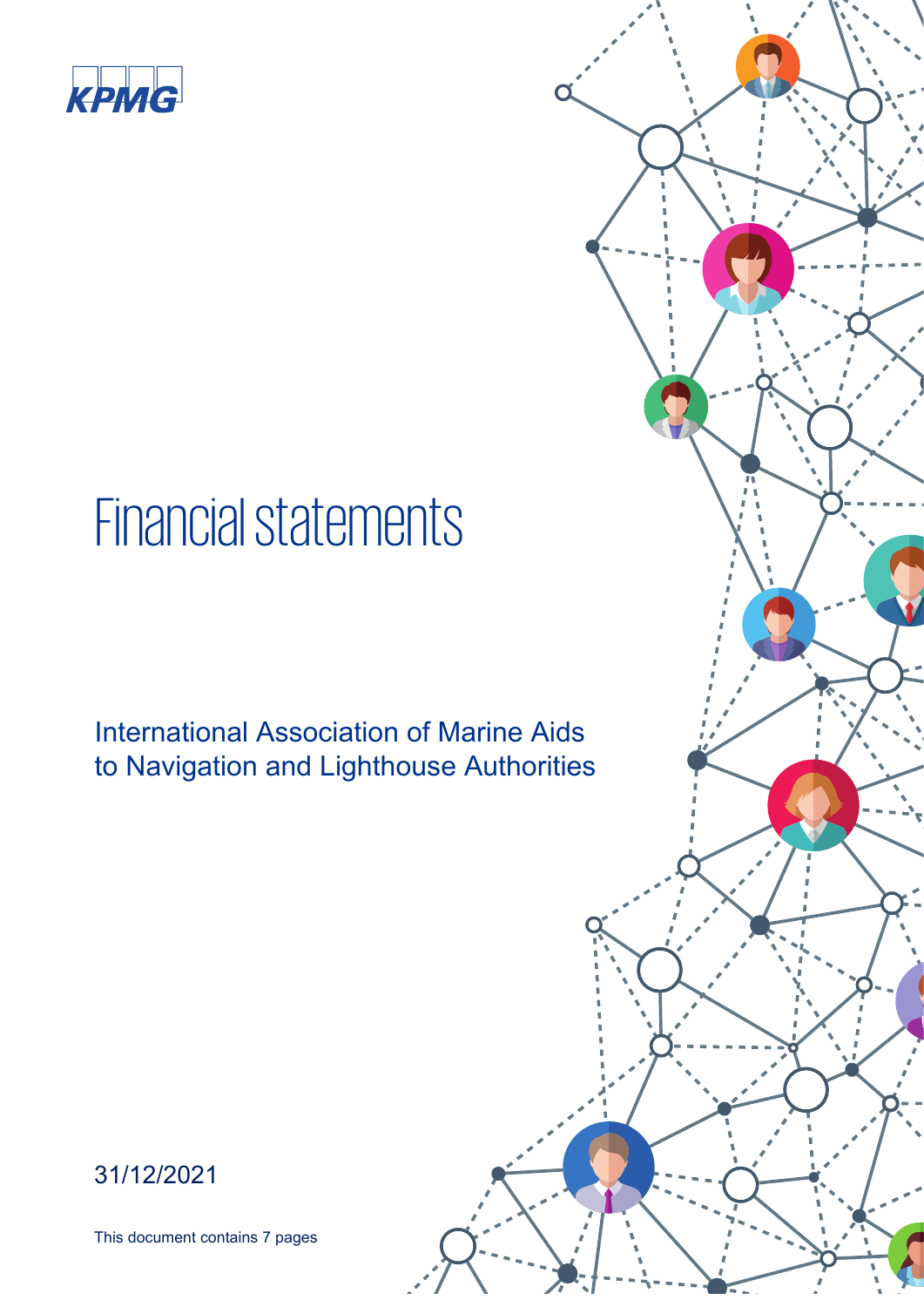

Period from 01/01/2021 to 31/12/2021

## **Summary**

|     | <b>Financial statements</b>        |              |
|-----|------------------------------------|--------------|
| 1.1 | <b>Balance sheet assets</b>        | $\mathbf{A}$ |
| 1.2 | <b>Balance sheet liabilities</b>   | $5^{\circ}$  |
| 1.3 | <b>Profit and loss liabilities</b> |              |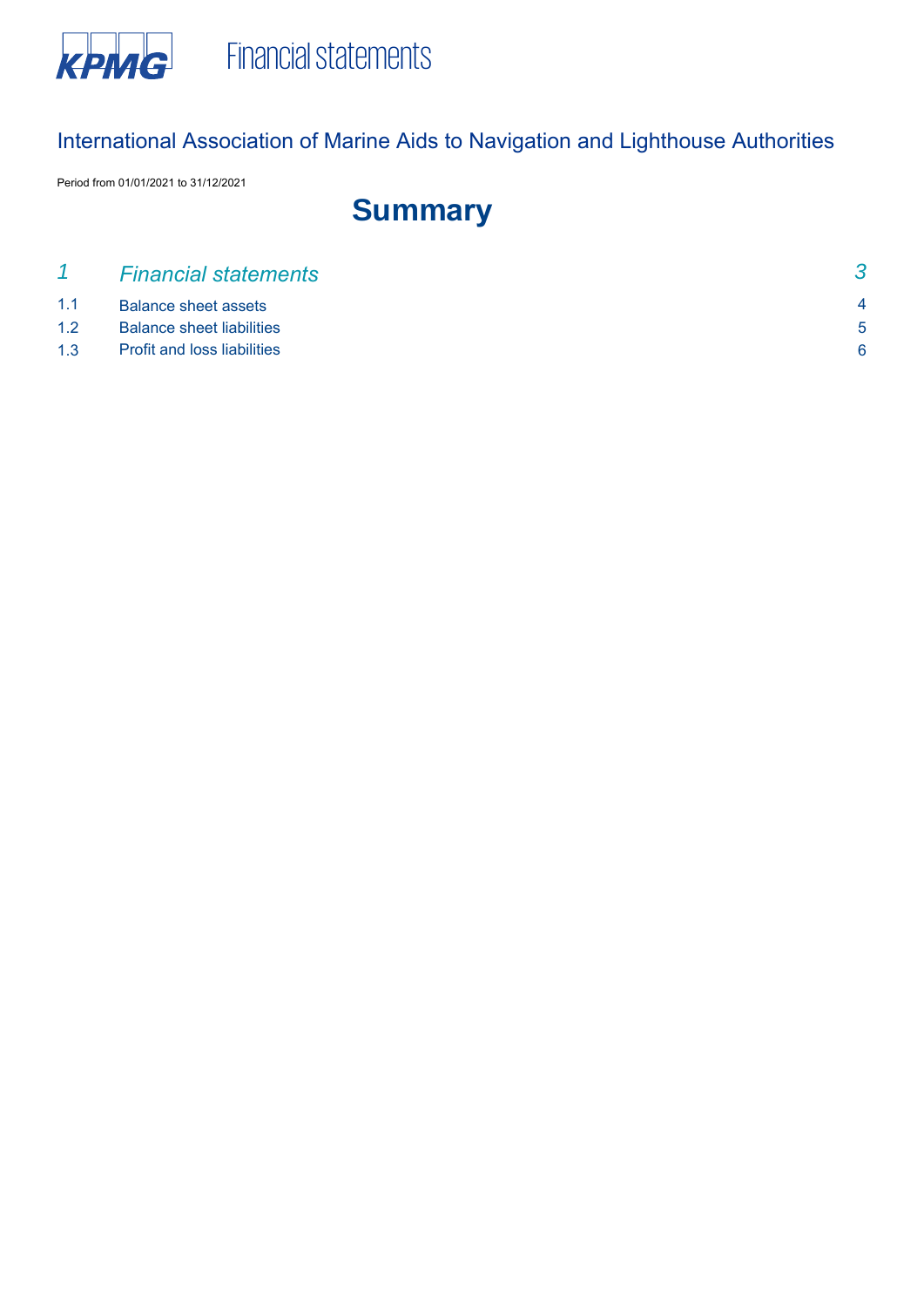

# Financial statements

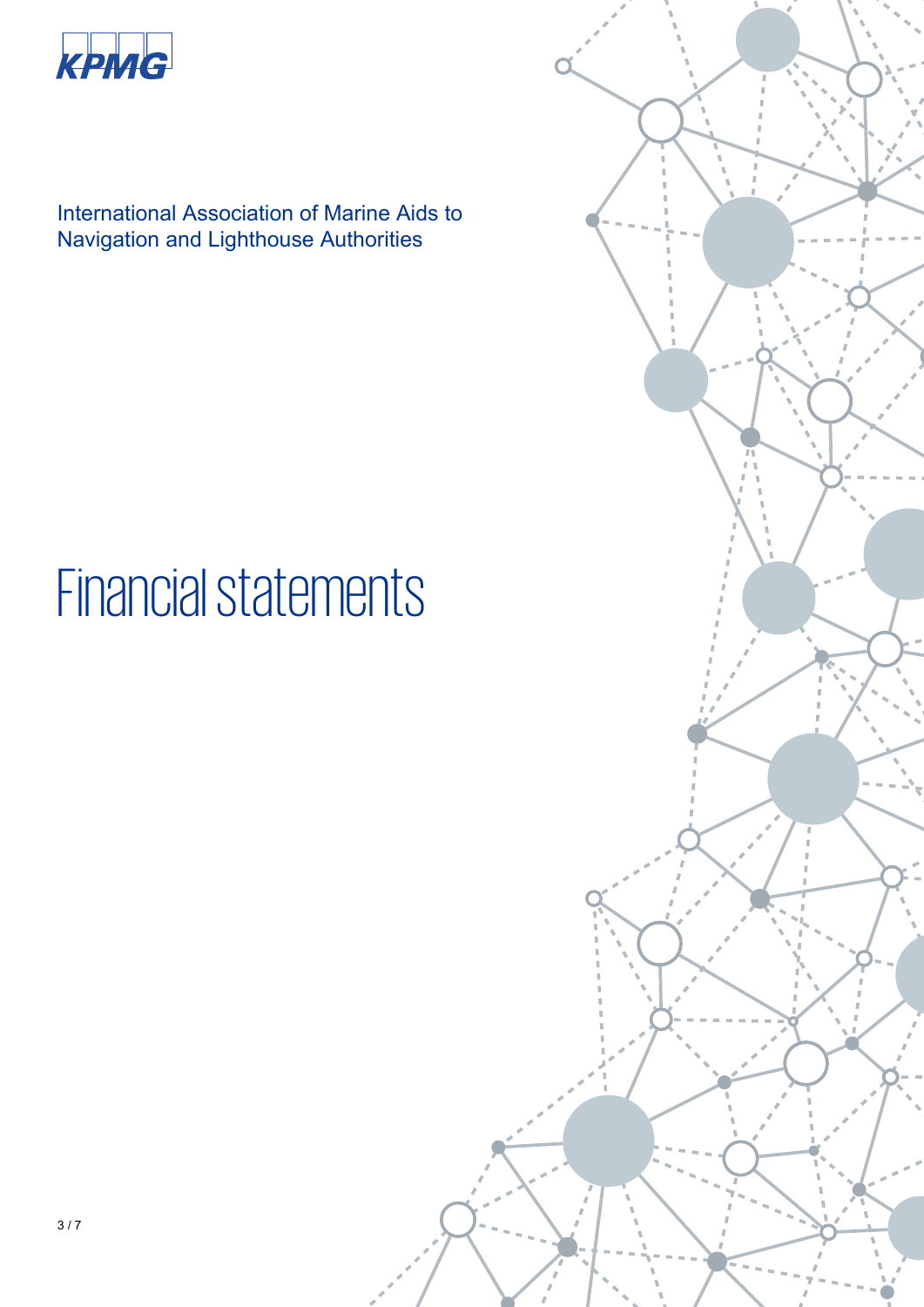

| <b>Assets</b>                                                                                                                                   |                                  |                                                                                                                                                                                                                                                             | At 31/12/2020                   |                                 |                               |                               |
|-------------------------------------------------------------------------------------------------------------------------------------------------|----------------------------------|-------------------------------------------------------------------------------------------------------------------------------------------------------------------------------------------------------------------------------------------------------------|---------------------------------|---------------------------------|-------------------------------|-------------------------------|
|                                                                                                                                                 |                                  |                                                                                                                                                                                                                                                             | <b>Gross</b>                    | Amort./Dep. or Prov.            | <b>Net</b>                    |                               |
|                                                                                                                                                 | Intangible assets                | Start-up costs<br>Research and developement costs<br>Temporary donation of usufruct<br>Concessions, patents, licences, trade marks,<br>software and similar rights (1)<br>Other intangible assets in progress<br>Advances and deposits on intangible assets | 136 455                         | 132 633                         | 3 8 2 2                       | 9058                          |
|                                                                                                                                                 |                                  | <b>TOTAL</b>                                                                                                                                                                                                                                                | 136 455                         | 132 633                         | 3822                          | 9058                          |
| Fixed assets                                                                                                                                    | Property, plant and<br>equipment | Lands<br><b>Buildings</b><br>Technical plant, equipment and industrial tooling<br>Fixed assets in progress<br>Advances and down payments                                                                                                                    | 240 551<br>1 167 138<br>1930048 | 289 842<br>1 369 687            | 240 551<br>877 296<br>560 361 | 240 551<br>904 043<br>657 255 |
|                                                                                                                                                 |                                  | <b>TOTAL</b>                                                                                                                                                                                                                                                | 3 337 739                       | 1 659 529                       | 1678 209                      | 1801851                       |
|                                                                                                                                                 |                                  | In-kind donations for resale                                                                                                                                                                                                                                |                                 |                                 |                               |                               |
|                                                                                                                                                 | Financial assets (2)             | Equity investments and loans related to equity invt.<br>Other long-term investments<br>Loans<br>Other financial assets<br><b>TOTAL</b>                                                                                                                      | 38 7 27<br>38 727               |                                 | 38 727<br>38 727              | 300<br>10 177<br>10 477       |
|                                                                                                                                                 |                                  | <b>Total I</b>                                                                                                                                                                                                                                              | 3 512 923                       | $1\overline{792}1\overline{63}$ | 1720760                       | 1821387                       |
|                                                                                                                                                 |                                  | Inventories and work in progress (goods and services)                                                                                                                                                                                                       |                                 |                                 |                               |                               |
| Current assets                                                                                                                                  | Receivables <sup>(3)</sup>       | Receivables from CUST, users and related accounts<br>Legacies, bequests and gifts<br>Other receivables<br><b>TOTAL</b>                                                                                                                                      | 38 329<br>14 760<br>53 090      |                                 | 38 329<br>14 760<br>53 090    | 351 217<br>6 9 9 1<br>358 208 |
|                                                                                                                                                 | <b>Divers</b>                    | Marketable securities<br>Cash instruments<br>Available funds<br>Prepaid expenses (4)                                                                                                                                                                        | 3 966 880<br>29 990             |                                 | 3 966 880<br>29 990           | 3 503 795<br>27 003           |
| <b>Total II</b>                                                                                                                                 |                                  | 4 049 961                                                                                                                                                                                                                                                   |                                 | 4 049 961                       | 3889 007                      |                               |
| $\ensuremath{\mathsf{III}}\xspace$<br>Loan issuance costs<br>Redemption on redemption of borrowings IV<br>Exchange rate differences assets<br>Λ |                                  |                                                                                                                                                                                                                                                             |                                 |                                 |                               |                               |
|                                                                                                                                                 |                                  | TOTAL ASSETS (I+II+III+IV+V)                                                                                                                                                                                                                                | 7 5 6 2 8 8 4                   | 1792 163                        | 5770721                       | 5710394                       |
|                                                                                                                                                 | References                       | (1) Of which leaseholds<br>(2) Of which current portion (gross) of financial assets<br>(3) and (4) Of which non-current portion (gross)                                                                                                                     |                                 |                                 |                               |                               |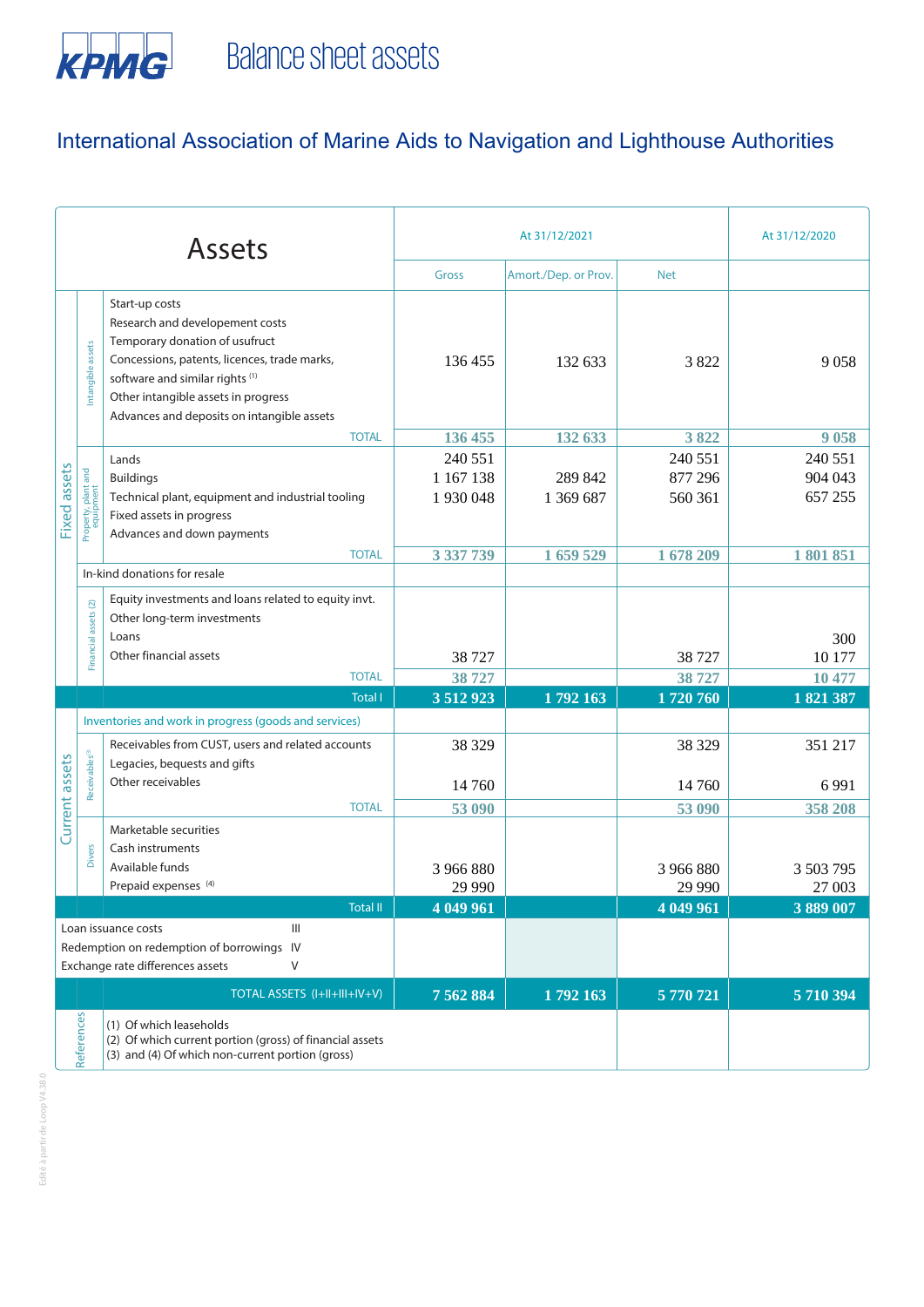

Edité à partir de Loop V4.38.0

Edité à partir de Loop V4.38.0

|                                        | Liabilities                                                                                                                                                                                         | At 31/12/2021        | At 31/12/2020    |
|----------------------------------------|-----------------------------------------------------------------------------------------------------------------------------------------------------------------------------------------------------|----------------------|------------------|
|                                        | Not-for-profit permanent funds :<br>Statutory funds<br><b>Additional funds</b><br>Not-for-profit non-permanent funds :<br>Statutory funds<br><b>Additional funds</b><br><b>Revaluation variance</b> | 3 3 1 1 7 9 8        | 3 3 1 7 7 9 8    |
| Not-for-profit funds                   | Reserves:<br>Statutory or contractual reserves<br>Restricted project-related reserves<br>Other<br>Profit and loss account brought forward                                                           | 150 000<br>$-464366$ | -568 730         |
|                                        | Result for the financial year (profit or loss)<br>Clear situation (sub-total)                                                                                                                       | 400 787              | 254 363          |
|                                        | Expendable endowment funds                                                                                                                                                                          | 3 398 218            | 2 997 431        |
|                                        | Investment grants<br>Regulated provisions                                                                                                                                                           | 657 541              | 689 130          |
|                                        | <b>Total I</b>                                                                                                                                                                                      | 4 055 759            | 3 686 561        |
|                                        | Other funds<br>Total I a                                                                                                                                                                            |                      |                  |
| Retained<br>and<br>designated<br>funds | Retained funds relating to legacies, bequests and gifts<br>Designated funds                                                                                                                         | 240 868              | 621 346          |
|                                        | <b>Total II</b>                                                                                                                                                                                     | 240 868              | 621 346          |
| Provisions                             | Provisions for risks<br>Provisions for charges                                                                                                                                                      | 627 734              | 537 549          |
|                                        | <b>Total III</b><br>Convertible and other bonds                                                                                                                                                     | 627 734              | 537 549          |
| <b>DEBTS</b>                           | Bank loans and borrowings <sup>(1)</sup><br>Other loans and borrowings <sup>(2)</sup><br>Trade payables and related accounts<br>On accepted bequests<br>Payroll-related and tax payables            | 48 100<br>291 167    | 77886<br>252 040 |
|                                        | Payables to suppliers of assets and related accounts<br>Other debts                                                                                                                                 | 10 570               |                  |
|                                        | Cash instruments<br>Income recorded in advance                                                                                                                                                      | 496 520              | 535 010          |
|                                        | <b>Total IV</b>                                                                                                                                                                                     | 846 358              | 864 936          |
|                                        | Exchange rate differences liabilities V                                                                                                                                                             |                      |                  |
|                                        | TOTAL LIABILITIES (I+I bis+II+III+IV+V)                                                                                                                                                             | 5770721              | 5710394          |
| References                             | (1) Of which bank overdrafts and account credit balances<br>(2) Of which participating loans                                                                                                        |                      |                  |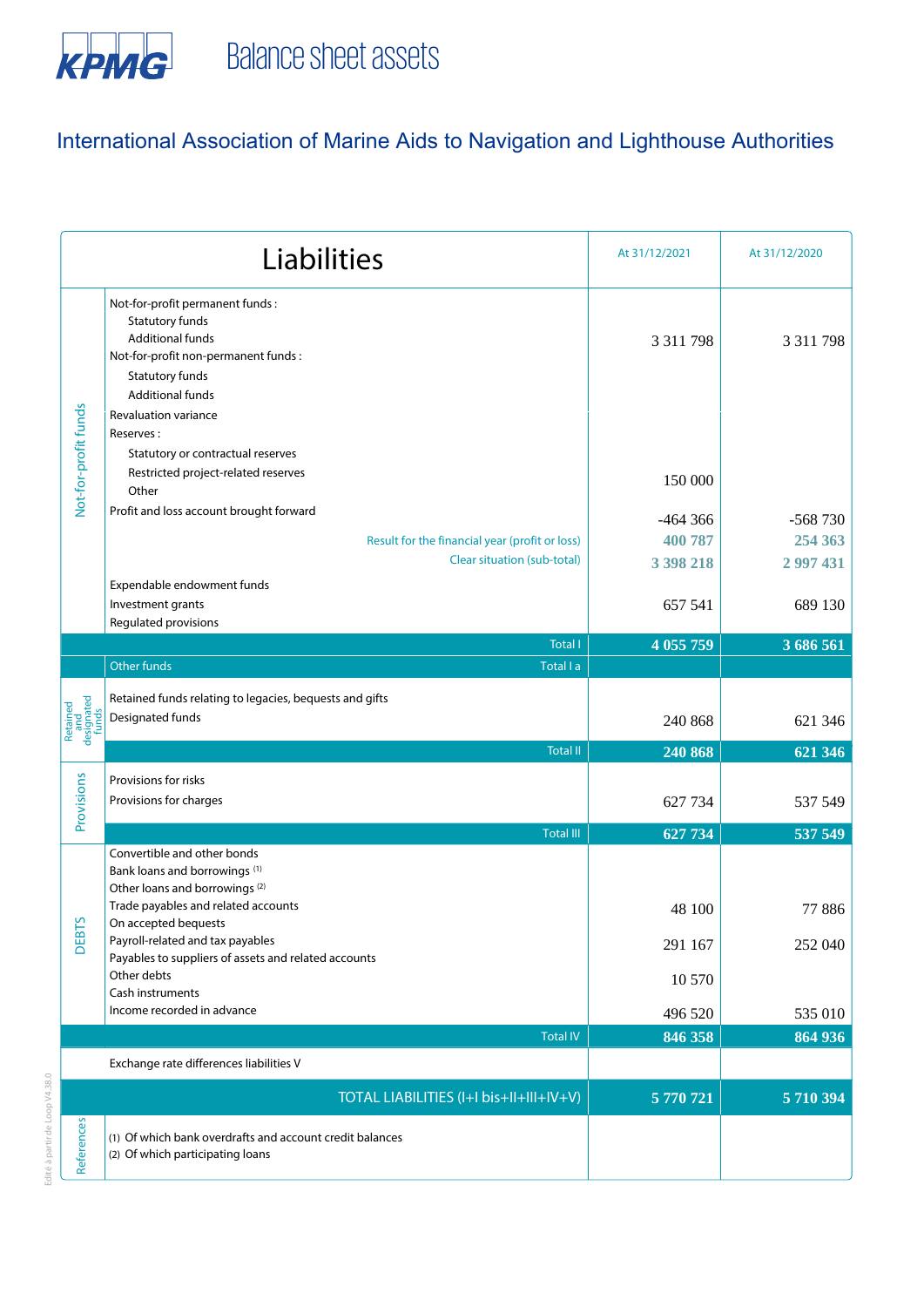

|                  |                                                                             | From 01/01/2021 | From 01/01/2020 |
|------------------|-----------------------------------------------------------------------------|-----------------|-----------------|
|                  |                                                                             | At 31/12/2021   | At 31/12/2020   |
|                  |                                                                             | 12 months       | 12 months       |
|                  | Contributions                                                               | 2 474 768       | 2 3 3 3 3 2 3   |
|                  | Sales of goods and services                                                 |                 |                 |
|                  | Sales of goods                                                              | 9 7 24          | 48 155          |
|                  | Including sales of in-kind donations                                        |                 |                 |
|                  | Sales of services                                                           | 60 250          | 25 3 25         |
|                  | Including corporate sponsorship                                             |                 |                 |
|                  | Income from third parties                                                   |                 |                 |
|                  | Public subsidies and operating grants                                       |                 |                 |
|                  | Founder investments or use of expendable endowment funds                    |                 |                 |
|                  | Donations from the general public                                           |                 |                 |
| Operating income | Lifetime gifts                                                              | 306 060         | 1 002 945       |
|                  | Corporate patronage                                                         |                 |                 |
|                  | Bequests, gifts, life insurance                                             |                 |                 |
|                  | <b>Financial contributions</b>                                              |                 |                 |
|                  | Reversals of amortisation, depreciation & provisions, transfers of expenses | 63 104          | 277 253         |
|                  | Use of designated funds                                                     | 397 306         |                 |
|                  | Others incomes                                                              |                 | 30              |
|                  | <b>Total operating income I</b>                                             | 3 3 1 2 1 4     | 3 692 033       |
|                  | Purchases of merchandise                                                    |                 |                 |
|                  |                                                                             |                 |                 |
|                  | Increase (decrease) in inventory of merchandise                             |                 |                 |
|                  | Other purchases and external expenses (1)                                   | 768 139         | 795 678         |
| expenses         | Financial aid                                                               |                 |                 |
|                  | Tax, duties and related expenses                                            | 154 584         | 195 355         |
|                  | Wages and salaries                                                          | 1 119 623       | 271964          |
| Operating        | Social security contributions                                               | 601 909         | 631 692         |
|                  | Depreciation and amortisation provisions                                    | 186 012         | 193 027         |
|                  | Subsidies granted by the not-for-profit                                     | 90 184          |                 |
|                  | Designated funds                                                            | 16829           | 349 273         |
|                  | Other purchases and expenses                                                | 1 4 3 1         |                 |
|                  | <b>Total operating expenses II</b>                                          | 2 938 715       | 3 436 991       |
|                  | 1. Operating profit (I-II)                                                  | 372 498         | 255 042         |
|                  |                                                                             |                 |                 |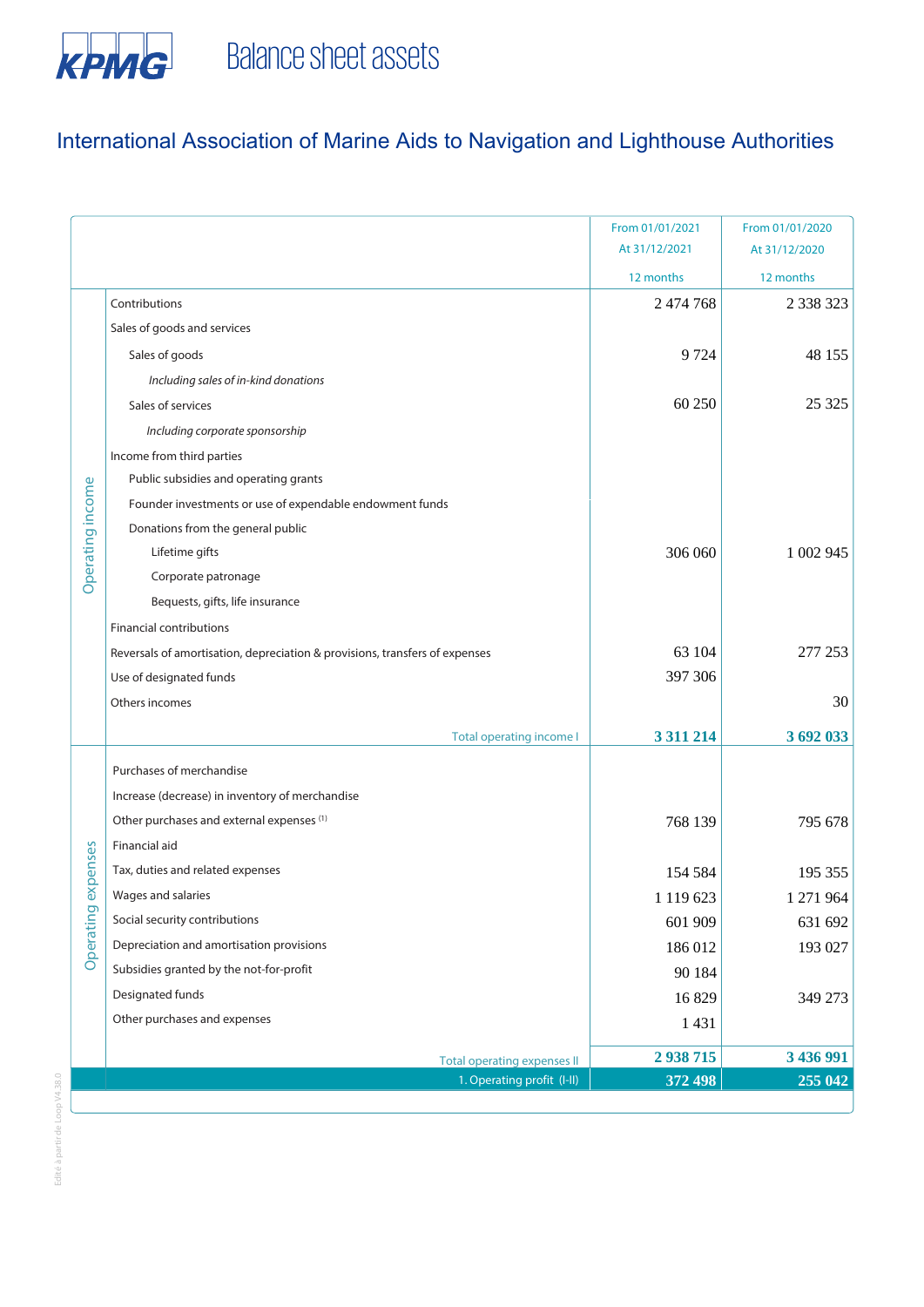

| From 01/01/2021<br>From 01/01/2020<br>At 31/12/2021<br>At 31/12/2020<br>12 months<br>12 months<br>From shares in group companies<br>From other investments<br>6989<br>9 3 6 7<br>Interests and similar incomes<br>Financial<br>income<br>Write back of provisions and transferred charges<br>1 3 1 3<br>364<br>Exchange gain<br>Net profit on disposals of current financial investments<br><b>TOTAL OPERATING INCOME III</b><br>8 3 0 2<br>9731<br>Increase of provisions against financial assets<br>Financial<br>expense<br>Interests payable and similar charges<br>538<br>561<br>Exchange loss<br>2 1 5 0<br>745<br>Net losses on disposals of current financial investments<br>1 2 8 3<br>2712<br><b>TOTAL OPERATING EXPENSE IV</b><br>5 5 9 0<br>8 4 4 7<br>2. Net financial result (III-IV)<br>3. Current income before corporate tax on profit (I-II+III-IV)<br>378 088<br>263 490<br>On operating items<br>Exceptional<br>income<br>On capital items<br>31 713<br>31 589<br>Write back of provisions and transferred charges<br><b>TOTAL EXCEPTIONAL INCOME V</b><br>31 589<br>31 713<br>On operating items<br>Exceptional<br>expense<br>On capital items<br>7 7 8 4<br>38 695<br>Depreciation and provisions |
|-------------------------------------------------------------------------------------------------------------------------------------------------------------------------------------------------------------------------------------------------------------------------------------------------------------------------------------------------------------------------------------------------------------------------------------------------------------------------------------------------------------------------------------------------------------------------------------------------------------------------------------------------------------------------------------------------------------------------------------------------------------------------------------------------------------------------------------------------------------------------------------------------------------------------------------------------------------------------------------------------------------------------------------------------------------------------------------------------------------------------------------------------------------------------------------------------------------------------|
|                                                                                                                                                                                                                                                                                                                                                                                                                                                                                                                                                                                                                                                                                                                                                                                                                                                                                                                                                                                                                                                                                                                                                                                                                         |
|                                                                                                                                                                                                                                                                                                                                                                                                                                                                                                                                                                                                                                                                                                                                                                                                                                                                                                                                                                                                                                                                                                                                                                                                                         |
|                                                                                                                                                                                                                                                                                                                                                                                                                                                                                                                                                                                                                                                                                                                                                                                                                                                                                                                                                                                                                                                                                                                                                                                                                         |
|                                                                                                                                                                                                                                                                                                                                                                                                                                                                                                                                                                                                                                                                                                                                                                                                                                                                                                                                                                                                                                                                                                                                                                                                                         |
|                                                                                                                                                                                                                                                                                                                                                                                                                                                                                                                                                                                                                                                                                                                                                                                                                                                                                                                                                                                                                                                                                                                                                                                                                         |
|                                                                                                                                                                                                                                                                                                                                                                                                                                                                                                                                                                                                                                                                                                                                                                                                                                                                                                                                                                                                                                                                                                                                                                                                                         |
|                                                                                                                                                                                                                                                                                                                                                                                                                                                                                                                                                                                                                                                                                                                                                                                                                                                                                                                                                                                                                                                                                                                                                                                                                         |
|                                                                                                                                                                                                                                                                                                                                                                                                                                                                                                                                                                                                                                                                                                                                                                                                                                                                                                                                                                                                                                                                                                                                                                                                                         |
|                                                                                                                                                                                                                                                                                                                                                                                                                                                                                                                                                                                                                                                                                                                                                                                                                                                                                                                                                                                                                                                                                                                                                                                                                         |
|                                                                                                                                                                                                                                                                                                                                                                                                                                                                                                                                                                                                                                                                                                                                                                                                                                                                                                                                                                                                                                                                                                                                                                                                                         |
|                                                                                                                                                                                                                                                                                                                                                                                                                                                                                                                                                                                                                                                                                                                                                                                                                                                                                                                                                                                                                                                                                                                                                                                                                         |
|                                                                                                                                                                                                                                                                                                                                                                                                                                                                                                                                                                                                                                                                                                                                                                                                                                                                                                                                                                                                                                                                                                                                                                                                                         |
|                                                                                                                                                                                                                                                                                                                                                                                                                                                                                                                                                                                                                                                                                                                                                                                                                                                                                                                                                                                                                                                                                                                                                                                                                         |
|                                                                                                                                                                                                                                                                                                                                                                                                                                                                                                                                                                                                                                                                                                                                                                                                                                                                                                                                                                                                                                                                                                                                                                                                                         |
|                                                                                                                                                                                                                                                                                                                                                                                                                                                                                                                                                                                                                                                                                                                                                                                                                                                                                                                                                                                                                                                                                                                                                                                                                         |
|                                                                                                                                                                                                                                                                                                                                                                                                                                                                                                                                                                                                                                                                                                                                                                                                                                                                                                                                                                                                                                                                                                                                                                                                                         |
|                                                                                                                                                                                                                                                                                                                                                                                                                                                                                                                                                                                                                                                                                                                                                                                                                                                                                                                                                                                                                                                                                                                                                                                                                         |
|                                                                                                                                                                                                                                                                                                                                                                                                                                                                                                                                                                                                                                                                                                                                                                                                                                                                                                                                                                                                                                                                                                                                                                                                                         |
|                                                                                                                                                                                                                                                                                                                                                                                                                                                                                                                                                                                                                                                                                                                                                                                                                                                                                                                                                                                                                                                                                                                                                                                                                         |
|                                                                                                                                                                                                                                                                                                                                                                                                                                                                                                                                                                                                                                                                                                                                                                                                                                                                                                                                                                                                                                                                                                                                                                                                                         |
|                                                                                                                                                                                                                                                                                                                                                                                                                                                                                                                                                                                                                                                                                                                                                                                                                                                                                                                                                                                                                                                                                                                                                                                                                         |
|                                                                                                                                                                                                                                                                                                                                                                                                                                                                                                                                                                                                                                                                                                                                                                                                                                                                                                                                                                                                                                                                                                                                                                                                                         |
|                                                                                                                                                                                                                                                                                                                                                                                                                                                                                                                                                                                                                                                                                                                                                                                                                                                                                                                                                                                                                                                                                                                                                                                                                         |
|                                                                                                                                                                                                                                                                                                                                                                                                                                                                                                                                                                                                                                                                                                                                                                                                                                                                                                                                                                                                                                                                                                                                                                                                                         |
|                                                                                                                                                                                                                                                                                                                                                                                                                                                                                                                                                                                                                                                                                                                                                                                                                                                                                                                                                                                                                                                                                                                                                                                                                         |
|                                                                                                                                                                                                                                                                                                                                                                                                                                                                                                                                                                                                                                                                                                                                                                                                                                                                                                                                                                                                                                                                                                                                                                                                                         |
| 7784<br>38 695<br><b>TOTAL EXCEPTIONAL EXPENSE VI</b>                                                                                                                                                                                                                                                                                                                                                                                                                                                                                                                                                                                                                                                                                                                                                                                                                                                                                                                                                                                                                                                                                                                                                                   |
| 4. Net exceptional result (V-VI)<br>23 804<br>$-6982$                                                                                                                                                                                                                                                                                                                                                                                                                                                                                                                                                                                                                                                                                                                                                                                                                                                                                                                                                                                                                                                                                                                                                                   |
| Employee profit sharing plan<br>VII                                                                                                                                                                                                                                                                                                                                                                                                                                                                                                                                                                                                                                                                                                                                                                                                                                                                                                                                                                                                                                                                                                                                                                                     |
| Corporate tax on profit<br>VIII<br>1 1 0 6<br>2 1 4 4                                                                                                                                                                                                                                                                                                                                                                                                                                                                                                                                                                                                                                                                                                                                                                                                                                                                                                                                                                                                                                                                                                                                                                   |
| Unused resources from prior years<br>IX                                                                                                                                                                                                                                                                                                                                                                                                                                                                                                                                                                                                                                                                                                                                                                                                                                                                                                                                                                                                                                                                                                                                                                                 |
| X<br>Commitments on allocated resources                                                                                                                                                                                                                                                                                                                                                                                                                                                                                                                                                                                                                                                                                                                                                                                                                                                                                                                                                                                                                                                                                                                                                                                 |
| 3 3 5 1 1 0 5<br>3733478<br>Total income $(I + III + V + IX)$                                                                                                                                                                                                                                                                                                                                                                                                                                                                                                                                                                                                                                                                                                                                                                                                                                                                                                                                                                                                                                                                                                                                                           |
| Total expense $(II + IV + VI + VII + VIII + X)$<br>2950318<br>3 479 114                                                                                                                                                                                                                                                                                                                                                                                                                                                                                                                                                                                                                                                                                                                                                                                                                                                                                                                                                                                                                                                                                                                                                 |
|                                                                                                                                                                                                                                                                                                                                                                                                                                                                                                                                                                                                                                                                                                                                                                                                                                                                                                                                                                                                                                                                                                                                                                                                                         |
| <b>PROFIT OR LOSS</b><br>400 787<br>254 363                                                                                                                                                                                                                                                                                                                                                                                                                                                                                                                                                                                                                                                                                                                                                                                                                                                                                                                                                                                                                                                                                                                                                                             |
|                                                                                                                                                                                                                                                                                                                                                                                                                                                                                                                                                                                                                                                                                                                                                                                                                                                                                                                                                                                                                                                                                                                                                                                                                         |
|                                                                                                                                                                                                                                                                                                                                                                                                                                                                                                                                                                                                                                                                                                                                                                                                                                                                                                                                                                                                                                                                                                                                                                                                                         |
| Measurement of voluntary contributions in kind                                                                                                                                                                                                                                                                                                                                                                                                                                                                                                                                                                                                                                                                                                                                                                                                                                                                                                                                                                                                                                                                                                                                                                          |
| Income                                                                                                                                                                                                                                                                                                                                                                                                                                                                                                                                                                                                                                                                                                                                                                                                                                                                                                                                                                                                                                                                                                                                                                                                                  |
| Volunteer work                                                                                                                                                                                                                                                                                                                                                                                                                                                                                                                                                                                                                                                                                                                                                                                                                                                                                                                                                                                                                                                                                                                                                                                                          |
| Services in kind<br>12 960                                                                                                                                                                                                                                                                                                                                                                                                                                                                                                                                                                                                                                                                                                                                                                                                                                                                                                                                                                                                                                                                                                                                                                                              |
| In-kind donations                                                                                                                                                                                                                                                                                                                                                                                                                                                                                                                                                                                                                                                                                                                                                                                                                                                                                                                                                                                                                                                                                                                                                                                                       |
| <b>TOTAL</b><br>12 960                                                                                                                                                                                                                                                                                                                                                                                                                                                                                                                                                                                                                                                                                                                                                                                                                                                                                                                                                                                                                                                                                                                                                                                                  |
| Expense                                                                                                                                                                                                                                                                                                                                                                                                                                                                                                                                                                                                                                                                                                                                                                                                                                                                                                                                                                                                                                                                                                                                                                                                                 |
| In-kind assistance                                                                                                                                                                                                                                                                                                                                                                                                                                                                                                                                                                                                                                                                                                                                                                                                                                                                                                                                                                                                                                                                                                                                                                                                      |
| Provision of goods and services                                                                                                                                                                                                                                                                                                                                                                                                                                                                                                                                                                                                                                                                                                                                                                                                                                                                                                                                                                                                                                                                                                                                                                                         |
| Services in kind<br>12 960                                                                                                                                                                                                                                                                                                                                                                                                                                                                                                                                                                                                                                                                                                                                                                                                                                                                                                                                                                                                                                                                                                                                                                                              |
| Volunteer staff                                                                                                                                                                                                                                                                                                                                                                                                                                                                                                                                                                                                                                                                                                                                                                                                                                                                                                                                                                                                                                                                                                                                                                                                         |
| <b>TOTAL</b><br>12 960                                                                                                                                                                                                                                                                                                                                                                                                                                                                                                                                                                                                                                                                                                                                                                                                                                                                                                                                                                                                                                                                                                                                                                                                  |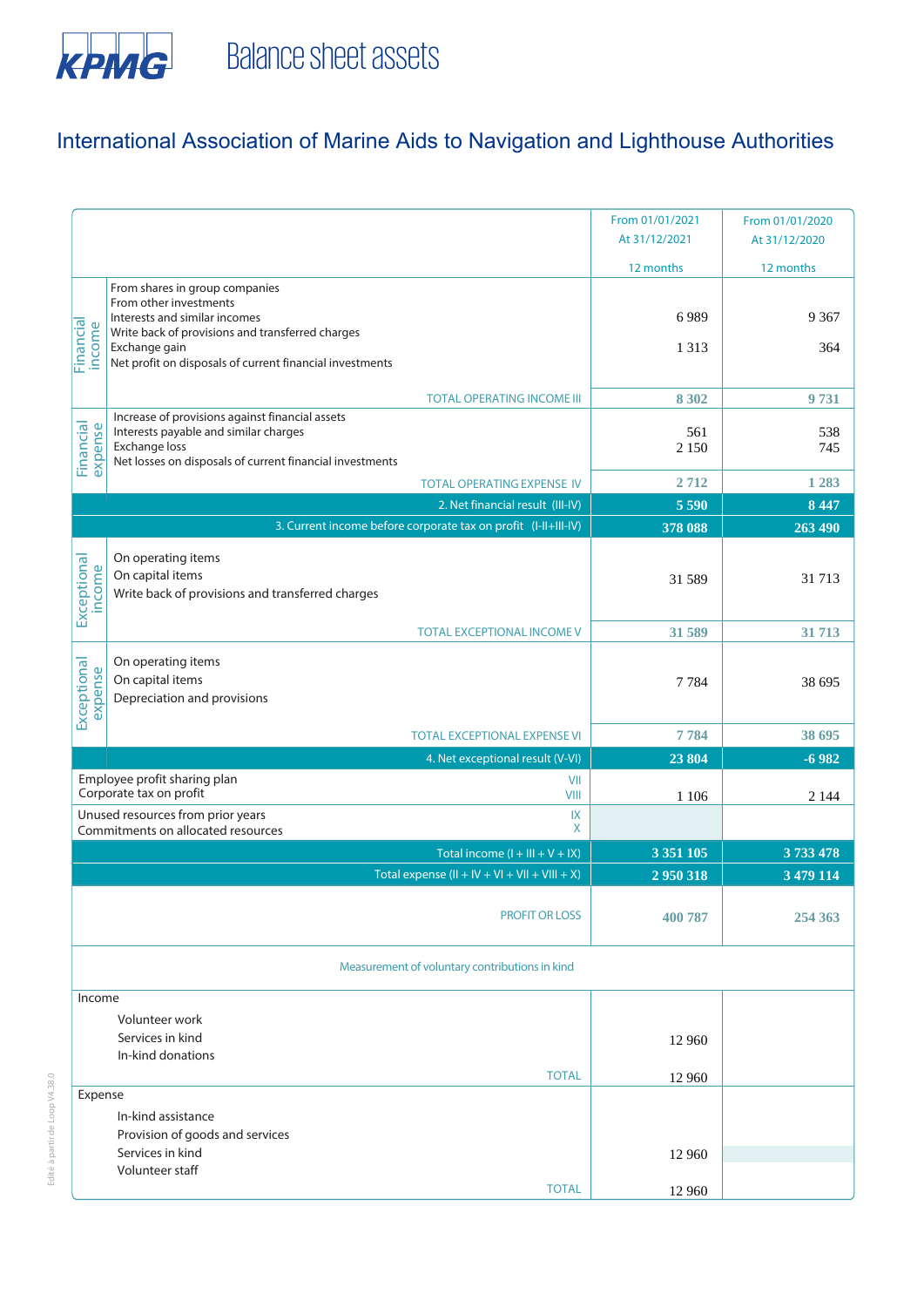

**KPMG S.A. Economie Sociale et Solidaire** Tour EQHO 2 Avenue Gambetta CS 60055 92066 Paris la Défense Cedex France

Site internet : www.kpmg.fr

Téléphone : +33 (0)1 55 68 22 00 Télécopie : +33 (0)1 55 68 98 18

## *International Association of marine aids to navigation and Lighthouse Authorities*

*Appendix to the financial statements on December 31, 2021 Amounts expressed in EUR*

This report contains 15 pages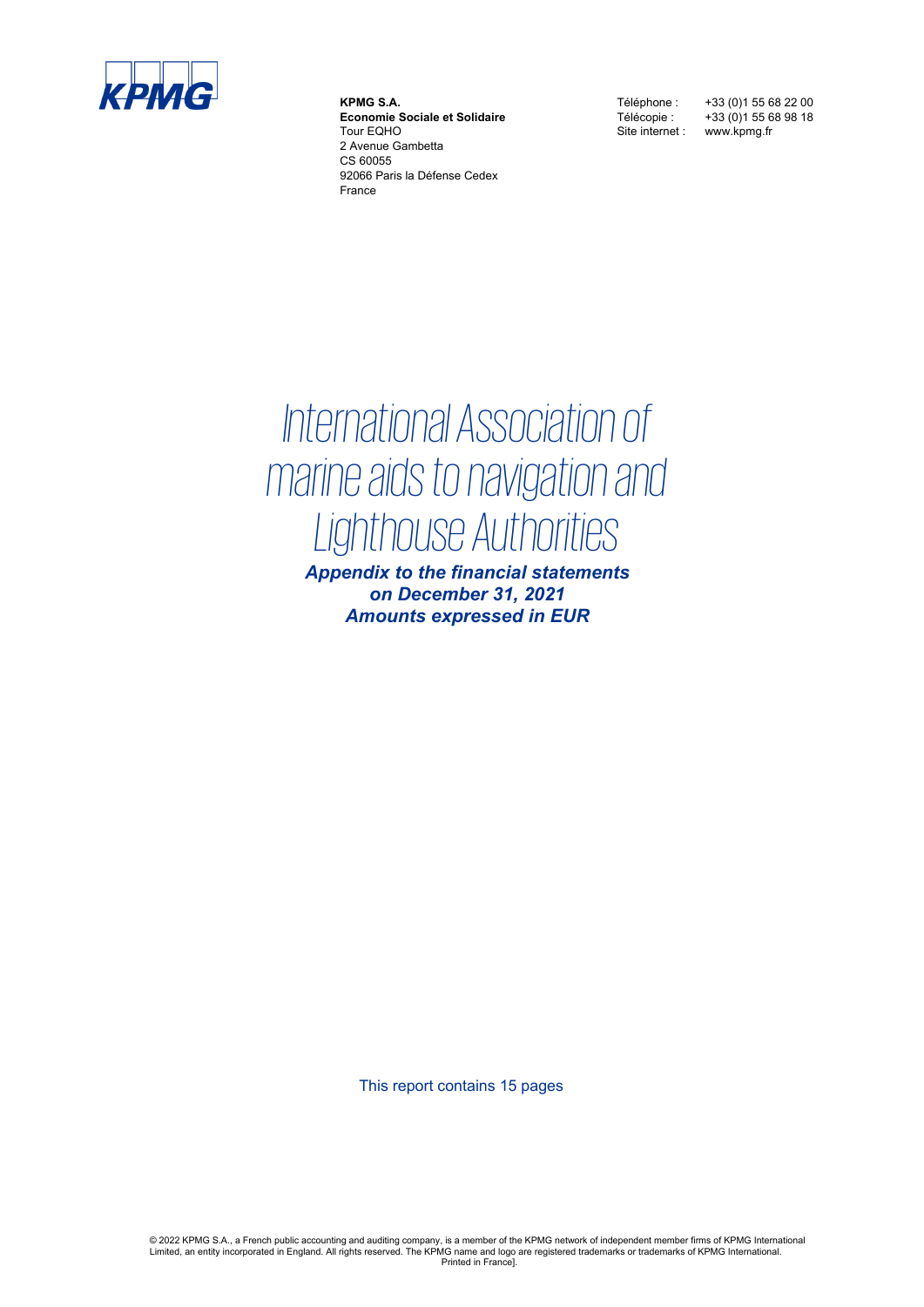

### **Table of Contents**

| 1                                                                                                                                                         | Object of the company                                                                                                                                                                                                                                                                                                                                                                                                                                                                                                                                                                            | 3                                                                                                                                                                                                |
|-----------------------------------------------------------------------------------------------------------------------------------------------------------|--------------------------------------------------------------------------------------------------------------------------------------------------------------------------------------------------------------------------------------------------------------------------------------------------------------------------------------------------------------------------------------------------------------------------------------------------------------------------------------------------------------------------------------------------------------------------------------------------|--------------------------------------------------------------------------------------------------------------------------------------------------------------------------------------------------|
| $\overline{2}$                                                                                                                                            | Nature and scope of the activities or social missions<br>carried out                                                                                                                                                                                                                                                                                                                                                                                                                                                                                                                             | 3                                                                                                                                                                                                |
| 3                                                                                                                                                         | Description of the means used                                                                                                                                                                                                                                                                                                                                                                                                                                                                                                                                                                    | 3                                                                                                                                                                                                |
| 4<br>4.1<br>4.2                                                                                                                                           | Significant events during the year and after the balance<br>sheet date<br>Key events to the year<br>Key events after the balance sheet date                                                                                                                                                                                                                                                                                                                                                                                                                                                      | 4<br>$\overline{4}$<br>$\overline{4}$                                                                                                                                                            |
| 5<br>5.1<br>5.1.1<br>5.1.2<br>5.1.3<br>5.2                                                                                                                | Accounting principles and methods<br>General principles<br>Change in accounting policy<br>Change in valuation method<br>Change in presentation method<br>Significant accounting conventions                                                                                                                                                                                                                                                                                                                                                                                                      | 5<br>5<br>5<br>5<br>5<br>5<br>5                                                                                                                                                                  |
| 6<br>6.1<br>6.1.1<br>6.1.2<br>6.1.3<br>6.1.4<br>6.1.5<br>6.2<br>6.2.1<br>6.2.2<br>6.2.3<br>6.2.4<br>6.3<br>6.3.1<br>6.3.2<br>6.3.3<br>6.4<br>6.5<br>6.5.1 | Information on balance sheet items<br><b>Fixed assets</b><br>Statement of Fixed Assets (Gross)<br>Depreciation of fixed assets<br>Intangible assets<br>Tangible assets<br><b>Financial fixed assets</b><br><b>Current assets</b><br><b>Receivables</b><br>Accrued income<br>Marketable securities<br><b>Prepaid expenses</b><br><b>Association funds</b><br>Statement of changes in Associative funds<br>Reserves for associative project<br>Investment grants<br><b>Dedicated funds</b><br>Table of changes in provisions for liabilities and charges<br>Provisions for liabilities and charges | 6<br>$\boldsymbol{6}$<br>$\begin{array}{c} 6 \\ 6 \end{array}$<br>$\frac{6}{7}$<br>$\overline{7}$<br>8<br>8<br>$\begin{array}{c} 8 \\ 8 \end{array}$<br>8<br>9<br>9<br>9<br>10<br>10<br>10<br>10 |
| 6.5.2<br>6.6                                                                                                                                              | Pension and similar commitments<br>Debt                                                                                                                                                                                                                                                                                                                                                                                                                                                                                                                                                          | 11<br>11                                                                                                                                                                                         |

i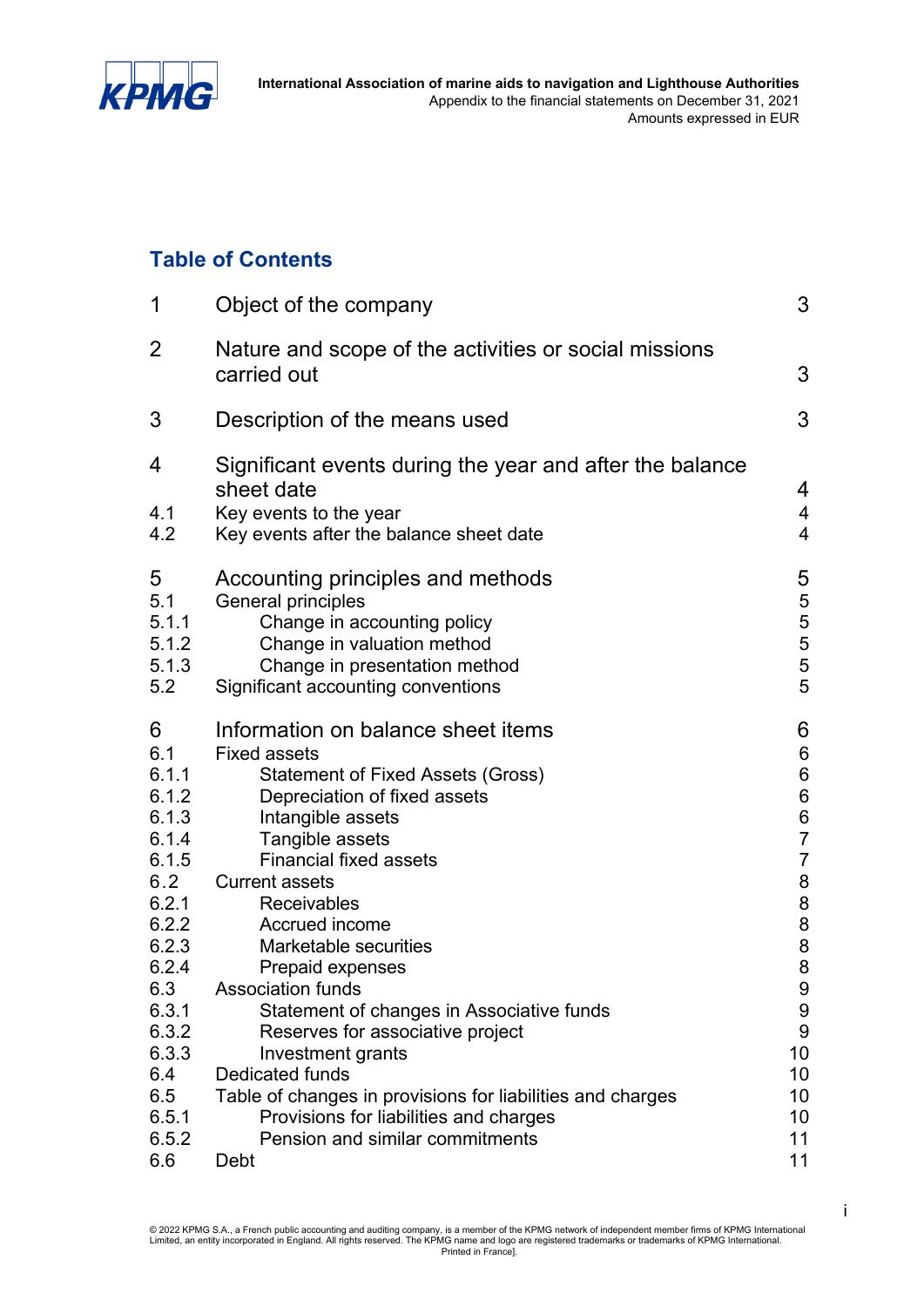

| 6.6.1                               | <b>Statement of liabilities</b>                                                                                                                                                               | 11                         |
|-------------------------------------|-----------------------------------------------------------------------------------------------------------------------------------------------------------------------------------------------|----------------------------|
| 6.6.2                               | Accrued charges                                                                                                                                                                               | 11                         |
| 6.6.3                               | Deferred income                                                                                                                                                                               | 11                         |
| $\overline{7}$<br>7.1<br>7.2<br>7.3 | Information on the Income Statement<br>Breakdown of operating income<br><b>Financial income</b><br>Voluntary contributions: nature, importance (voluntary work,<br>provision of services)     | 12<br>12<br>12<br>12       |
| 8<br>8.1<br>8.2<br>8.3<br>8.4       | Other information<br>Unusual transactions or transactions not concluded on normal<br>terms<br>Information on executive remuneration<br>Information on the average workforce<br>Auditor's fees | 13<br>13<br>13<br>13<br>13 |
| 9                                   | Other commitments                                                                                                                                                                             | 14                         |
| 9.1                                 | Off-balance sheet commitments                                                                                                                                                                 | 14                         |
| 9.2                                 | Leasing commitments                                                                                                                                                                           | 14                         |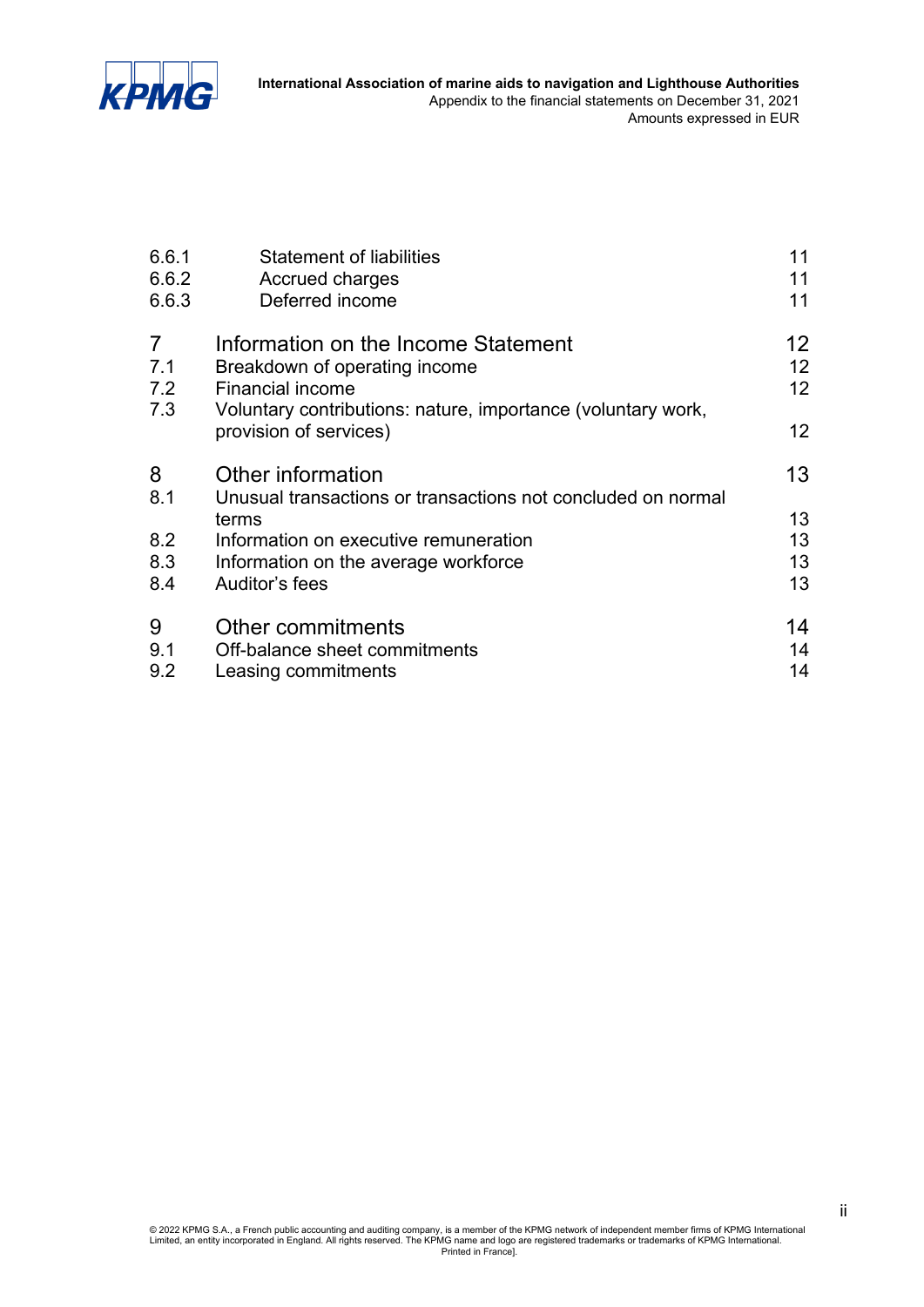

#### **1 Object of the company**

IALA's goal is to ensure safe, economical and efficient movement of ships through the improvement and harmonization of global marine aids to navigation.

The scope of the activity is international.

#### **2 Nature and scope of the activities or social missions carried out**

To achieve this goal, IALA:

- Develops international cooperation;
- Gathers and disseminates information on the activities of members;
- Drafts and publishes standards, recommendations, guides, manuals and any other necessary documents;
- Establishes commissions, working groups or other entities necessary for the study of specific issues and;
- Organizes conferences, symposia, seminars, workshops or other events related to its work.

Since its establishment in 2012, the IALA Global Academy has been contributing to capacity building through the training of personnel responsible for aids to maritime navigation.

#### **3 Description of the means used**

IALA is mainly funded by contributions, grants and donations as provided by law.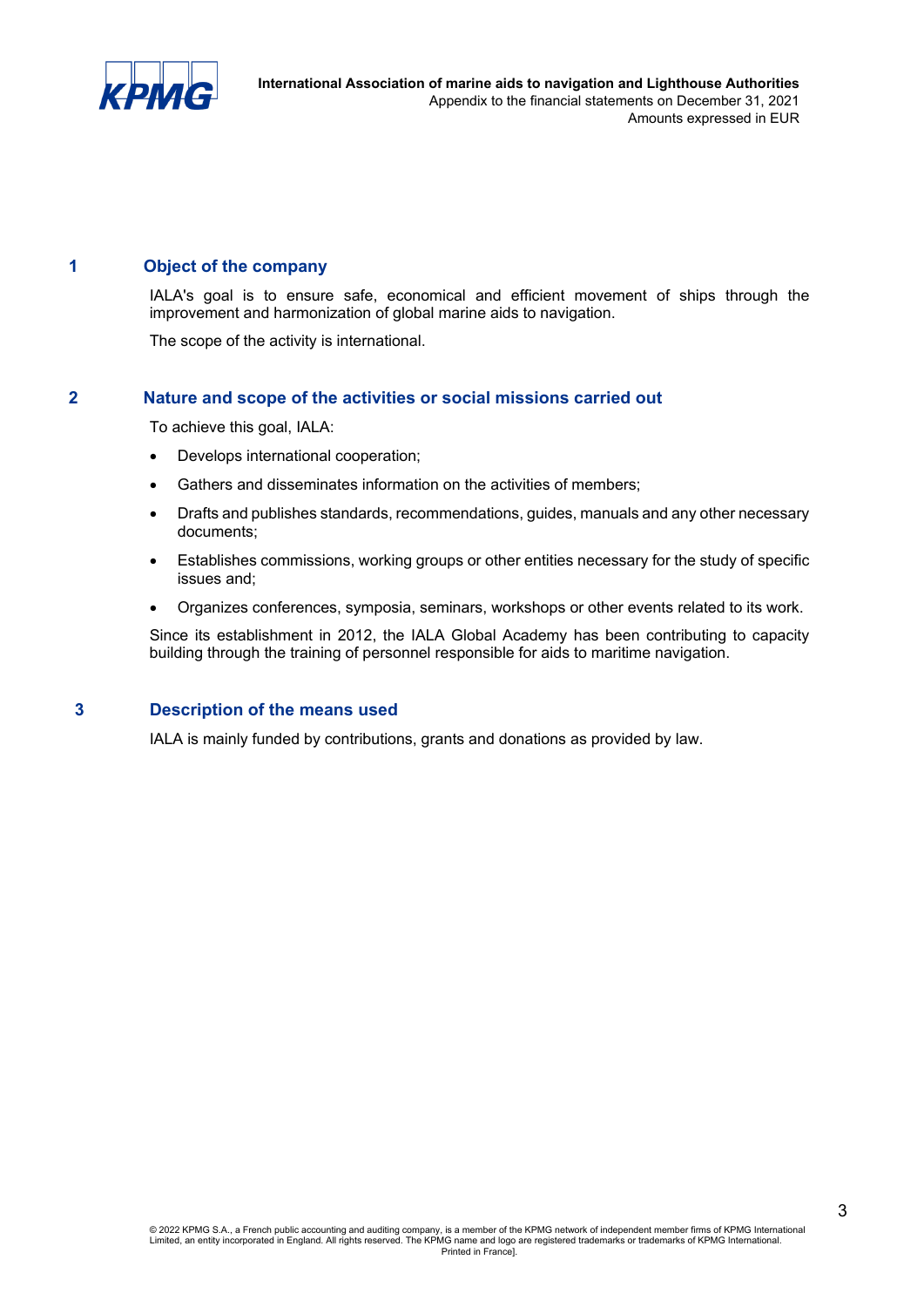

#### **4 Significant events during the year and after the balance sheet date**

#### *4.1 Key events to the year*

The 2021 financial year continues to be marked by the Covid-19 epidemic. The Association is implementing financial and regulatory measures to ensure business continuity.

#### *4.2 Key events after the balance sheet date*

All Member States of the United Nations have been invited for one year to sign the Convention establishing the International Organization for Aids to Maritime Navigation, to the Protocol of the Ministry of Europe and Foreign Affairs where it is kept, and then to proceed with its ratification. A final signing ceremony was organized by the Ministry for Europe and Foreign Affairs representing the Depositary, the French Government. The ceremony took place at IALA headquarters on 26 January 2022 and marked the end of the one-year signing period, bringing the total number of signatures to 50. The signatory States have already been granted the status of founding Members of the new organization.

The Covid-19 epidemic could have a financial impact on the accounts for the year 2022 and is a post-closing event. The Association is implementing financial and regulatory measures to ensure business continuity.

The war in Ukraine since February 24, 2022 has not impacted the economic environment of IALA, which is a non-profit, international technical and apolitical association. All members of IALA, whatever the political or economic context of their respective countries, continue to contribute actively to the work of the organization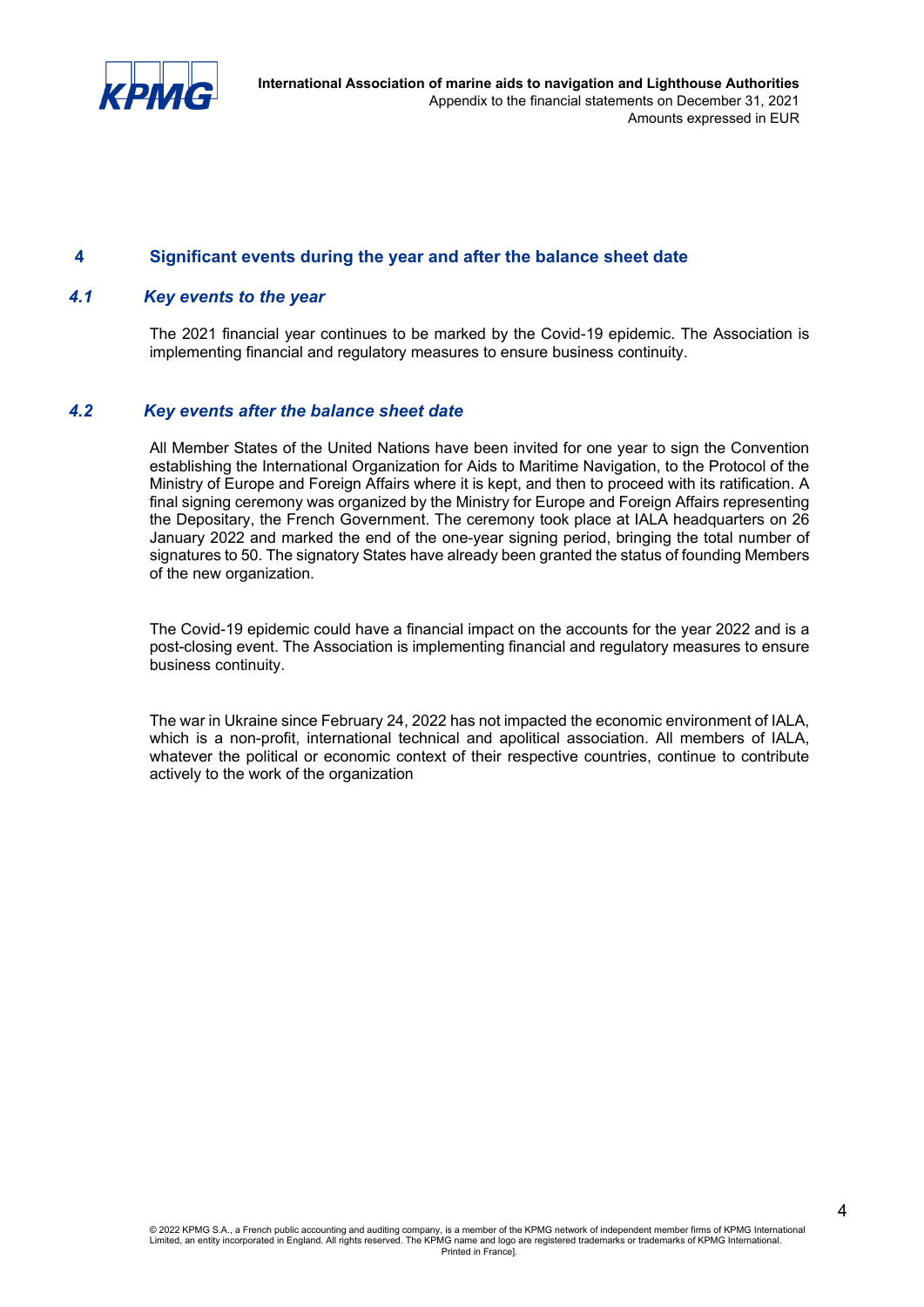

#### **5 Accounting principles and methods**

#### *5.1 General principles*

The annual accounts of the Association for this closed financial year have been prepared in accordance with the provisions of the Commercial Code, with the specific provisions applicable to ANC regulation 2018-06 and, in the absence of other specific provisions, with those of ANC regulation 2014-03 relating to the general chart of accounts.

#### *5.1.1 Change in accounting policy*

No changes in accounting policy have occurred during the year.

#### *5.1.2 Change in valuation method*

No changes in valuation method have occurred during the year.

#### *5.1.3 Change in presentation method*

There were no change in presentation during the year.

#### *5.2 Significant accounting conventions*

The general accounting conventions were applied in accordance with the principle of prudence, in compliance with the basic assumptions: continuity of operations, consistency of accounting methods from one year to the next, independence of financial years, in compliance with the general rules for the preparation and presentation of annual accounts.

The valuation of the items recorded in the accounts was carried out by reference to the historical cost method.

The funding granted by the association is accounted based on the voted budget, adjusted by the actual funding requests.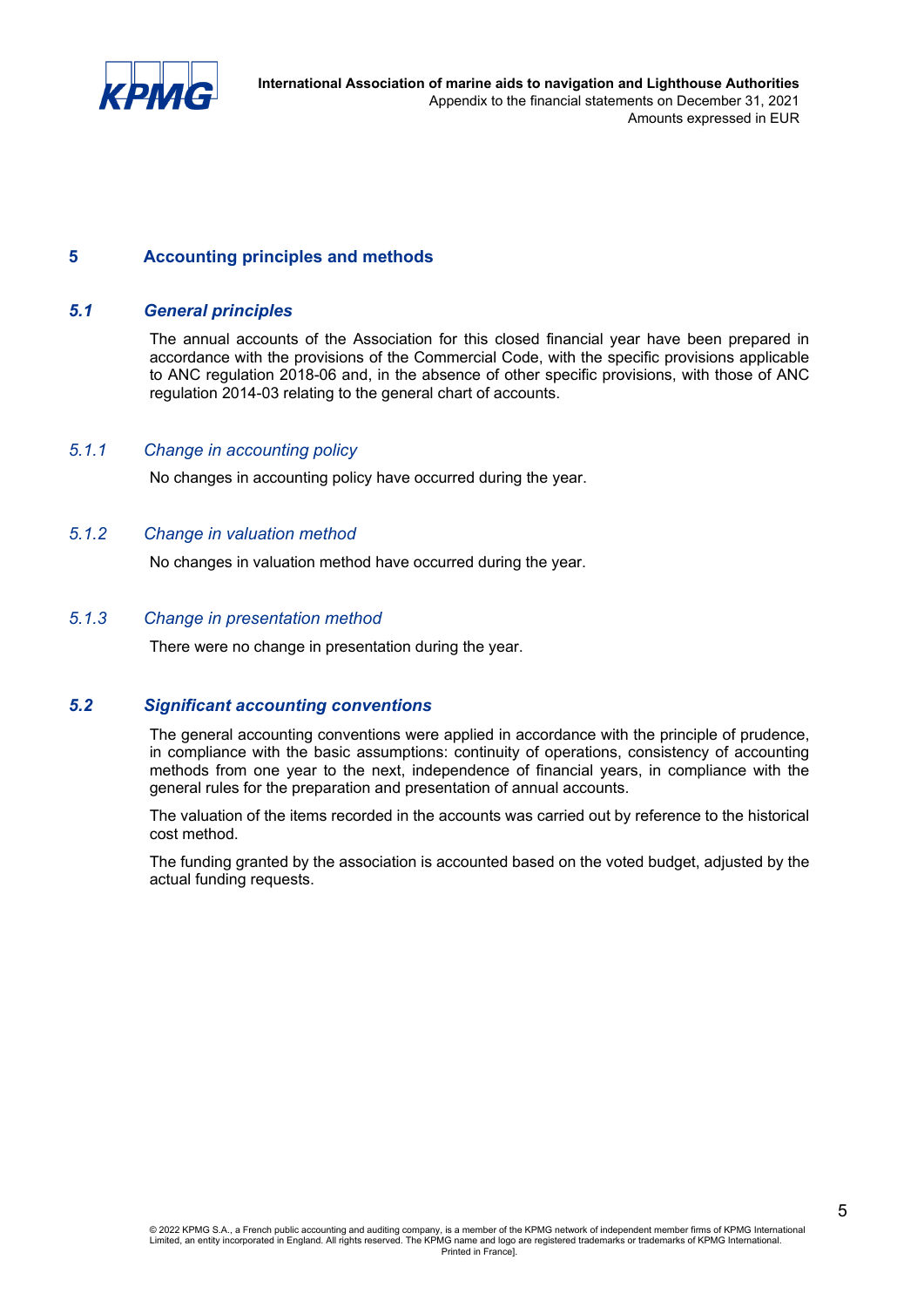

**International Association of marine aids to navigation and Lighthouse Authorities** Appendix to the financial statements on December 31, 2021 Amounts expressed in EUR

#### **6 Information on balance sheet items**

#### *6.1 Fixed assets*

#### *6.1.1 Statement of Fixed Assets (Gross)*

| <b>Situations and movements</b>           | 31/12/2020                                       | ٠         | ٠         | 31/12/2021                               |
|-------------------------------------------|--------------------------------------------------|-----------|-----------|------------------------------------------|
| <b>Sections</b>                           | Gross value at the l<br>beginning of the<br>year | Increases | Decreases | Gross value at<br>the end of the<br>year |
| Establishment costs                       |                                                  |           |           |                                          |
| Other intangible assets                   | 133 792                                          | 3 0 4 2   | 379       | 136 455                                  |
| <b>Total intangible assets</b>            | 133 792                                          | 3 0 4 2   | 379       | 136 455                                  |
| Land                                      | 240 551                                          |           |           | 240 551                                  |
| <b>Buildings</b>                          | 1 167 138                                        |           |           | 1 167 138                                |
| Technical installations, equipment, tools | 1888324                                          | 54 143    | 12 4 19   | 1 930 048                                |
| Tangible assets in progress               | $\,$                                             |           |           |                                          |
| <b>Total tangible assets</b>              | 3 296 013                                        | 54 143    | 12 419    | 3 337 739                                |
| Total                                     | 3 429 805                                        | 57 185    | 12798     | 3 474 194                                |

#### *6.1.2 Depreciation of fixed assets*

| <b>Situations and movements</b>           | 31/12/2020                                                     | ÷                                       | ٠                         | 31/12/2021                                               |
|-------------------------------------------|----------------------------------------------------------------|-----------------------------------------|---------------------------|----------------------------------------------------------|
| <b>Sections</b>                           | Accumulated<br>depreciation at<br>the beginning of<br>the year | Increases<br>allocation for the<br>year | Decreases for<br>the year | Accumulated<br>depreciation at<br>the end of the<br>vear |
| Establishment costs                       |                                                                |                                         |                           |                                                          |
| Other intangible assets                   | 124 734                                                        | 8 2 7 8                                 | 379                       | 132 633                                                  |
| Total intangible assets                   | 124 734                                                        | 8 2 7 8                                 | 379                       | 132 633                                                  |
| Land                                      | -                                                              |                                         |                           |                                                          |
| <b>Buildings</b>                          | 263 095                                                        | 26 747                                  |                           | 289 842                                                  |
| Technical installations, equipment, tools | 1 231 069                                                      | 150 987                                 | 12 3 69                   | 1 369 687                                                |
| Total tangible fixed assets               | 1464 164                                                       | 177 734                                 | 12 3 69                   | 1 659 529                                                |
| Total                                     | 1 588 898                                                      | 186 012                                 | 12748                     | 1792163                                                  |

#### *6.1.3 Intangible assets*

Intangible assets are valued at acquisition cost less discounts, rebates and cash discounts or at production cost.

An impairment loss is recognized when the present value of an asset is less than the net book value.

#### 6.1.3.1 Main movements

The acquisitions for the year are related to the costs of installing the Report One license. The disposals are related to the release of a laptop license.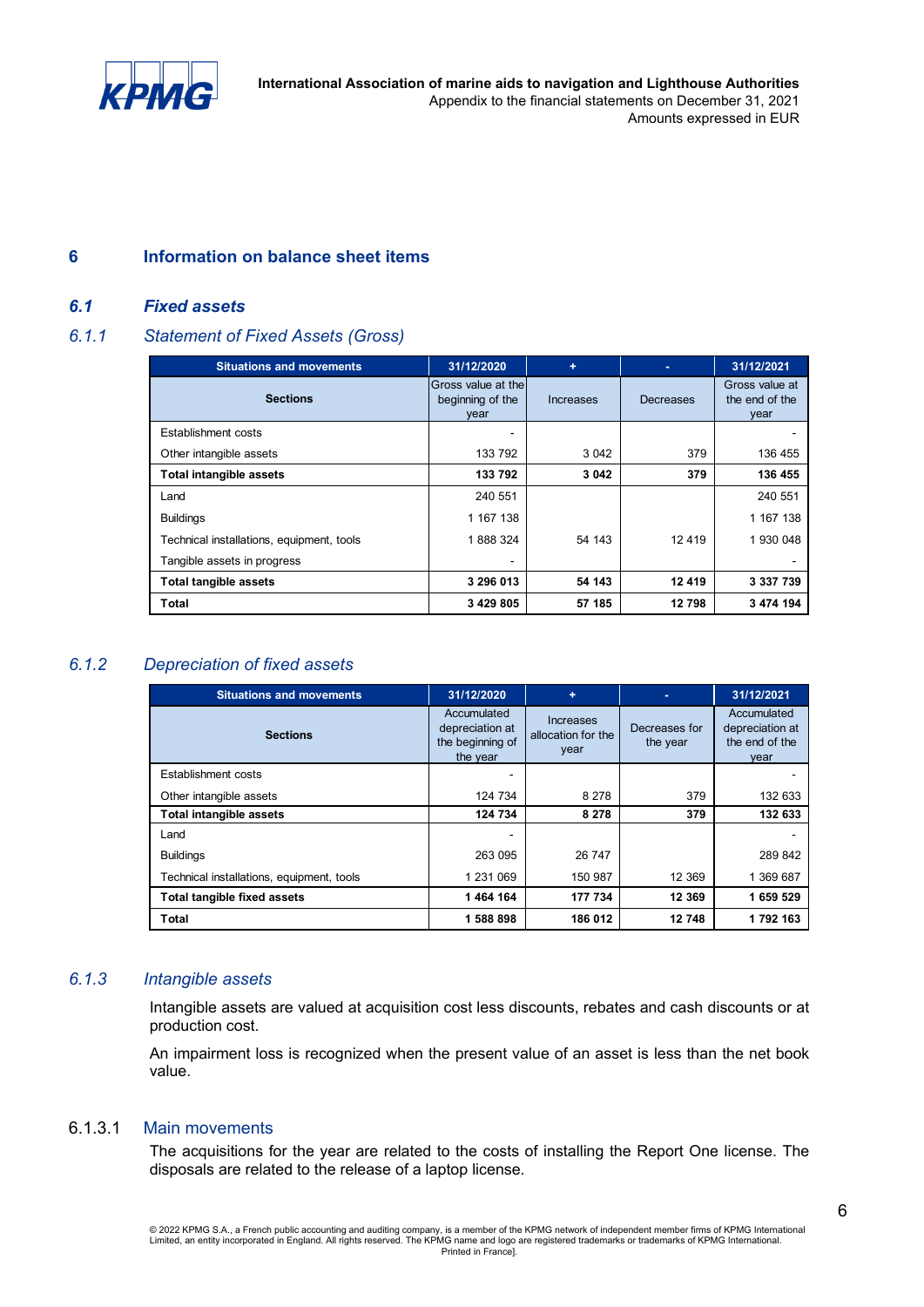

#### 6.1.3.2 Depreciation methods

For non-depreciable intangible assets, a provision for depreciation is recording where the market value at the end of the financial year is lower than its purchase price. The software and the website are amortized over 3 to 5 years.

#### *6.1.4 Tangible assets*

Tangible assets are valued at acquisition cost less discounts, rebates and cash discounts or at production cost.

#### 6.1.4.1 Main movements

The acquisitions for the year mainly concern the Visio equipment of 3 conference rooms, the redesign of the Wi-Fi system at the AISM headquarters as well as the purchase of laptops for staff. The disposals of the financial year are related to the replaced laptops as well as the old Wi-Fi system.

#### 6.1.4.2 Depreciation methods

The depreciation periods applied are as follows:

- Shell: 60 years,
- Waterproof facade: 30 years,
- IGT: 20 years,
- Fixtures and fittings: 10 to 20 years,
- Transport equipment: 5 years,
- Office equipment: 5 years,
- Household appliances: 5 years,
- Computer equipment: 3 years,
- Telephone installations: 10 years.

#### 6.1.4.3 Depreciation

The depreciation of fixed assets for  $\epsilon$  30,000 was maintained during the year.

#### *6.1.5 Financial fixed assets*

| <b>Situations and movements</b><br>31/12/2020 |                                                | ٠         | ٠         | 31/12/2021                               |
|-----------------------------------------------|------------------------------------------------|-----------|-----------|------------------------------------------|
| <b>Sections</b>                               | Gross value at the<br>beginning of the<br>vear | Increases | Decreases | Gross value at<br>the end of the<br>year |
| Participations                                |                                                |           |           |                                          |
| Receivables from participating interests      | -                                              |           |           |                                          |
| Other fixed assets                            | -                                              |           |           |                                          |
| Loans and other financial assets              | 10 477                                         | 33 450    | 5 200     | 38 727                                   |
| <b>Total financial assets</b>                 | 10 477                                         | 33 450    | 5 200     | 38 727                                   |
| Total                                         | 10 477                                         | 33 450    | 5 200     | 38 727                                   |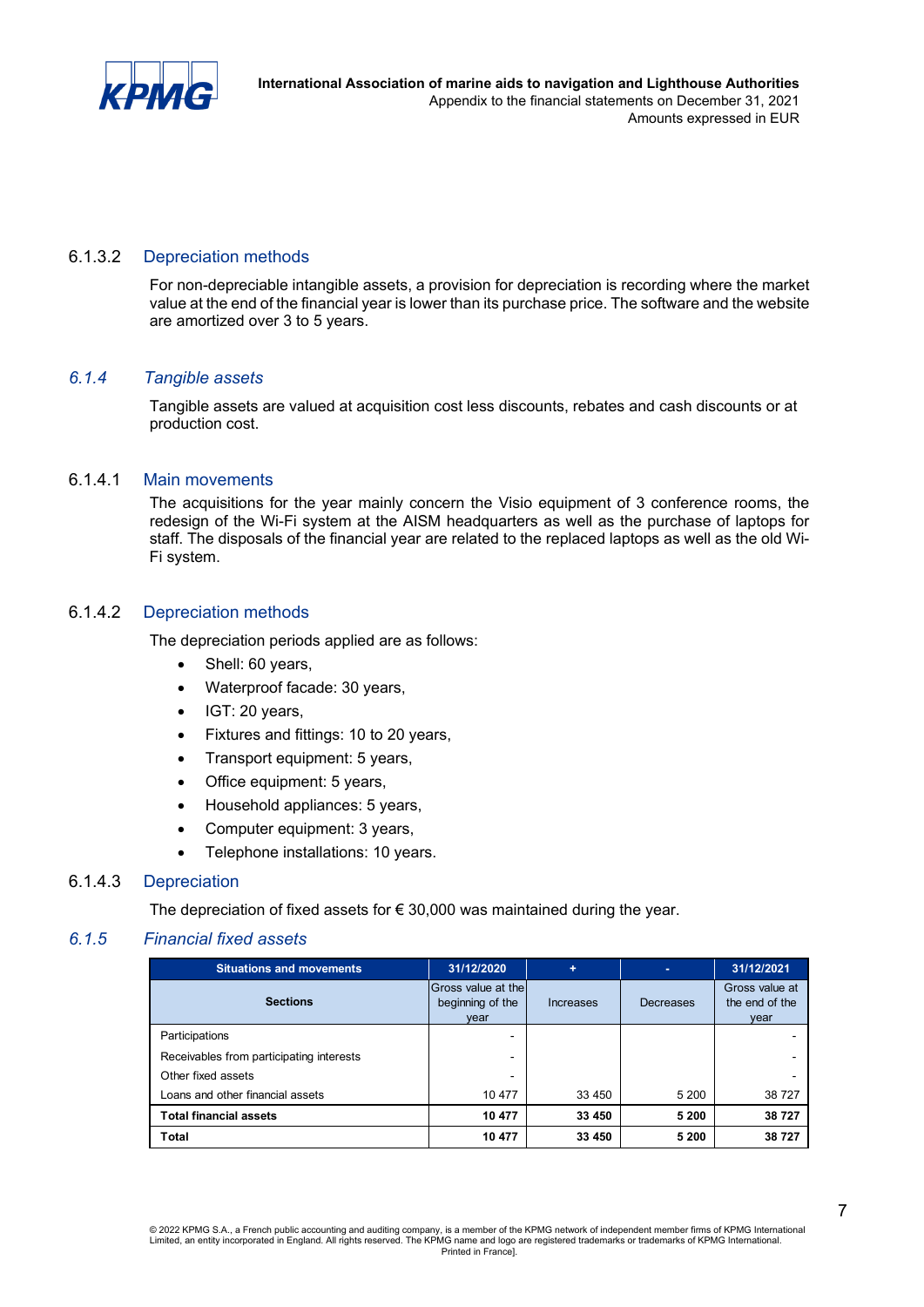

**International Association of marine aids to navigation and Lighthouse Authorities** Appendix to the financial statements on December 31, 2021 Amounts expressed in EUR

#### *6.2 Current assets*

#### *6.2.1 Receivables*

|                                          |                     | Asset liquidity |                  |  |
|------------------------------------------|---------------------|-----------------|------------------|--|
| <b>Receivables</b>                       | <b>Gross amount</b> | Due within 1    | More than 1      |  |
|                                          |                     | year            | year to maturity |  |
| Receivables from fixed assets            |                     | $\blacksquare$  |                  |  |
| Receivables from participating interests |                     |                 |                  |  |
| Loans $(1)$                              |                     |                 |                  |  |
| Other                                    |                     |                 |                  |  |
| Receivables from current assets          | 83 079              | 83 079          |                  |  |
| Trade receivables and related accounts   | 38 329              | 38 329          |                  |  |
| Other receivables                        | 14 760              | 14 760          |                  |  |
| Prepaid expenses                         | 29 990              | 29 990          |                  |  |
| Total                                    | 83 079              | 83 079          |                  |  |

(1) Loans granted during the year Loans recovered during the year

#### *6.2.2 Accrued income*

None.

#### *6.2.3 Marketable securities*

A provision for depreciation is recorded when there is a probable loss on financial investments appears.

The sums collected from members do not, as a rule, give rise to immediate disbursement. They are therefore invested on the following vehicles:

- Booklet A,
- Passbook account.

#### *6.2.4 Prepaid expenses*

Prepaid expenses amounted to €29,990 at 31 December 2021. They correspond to operating expenses.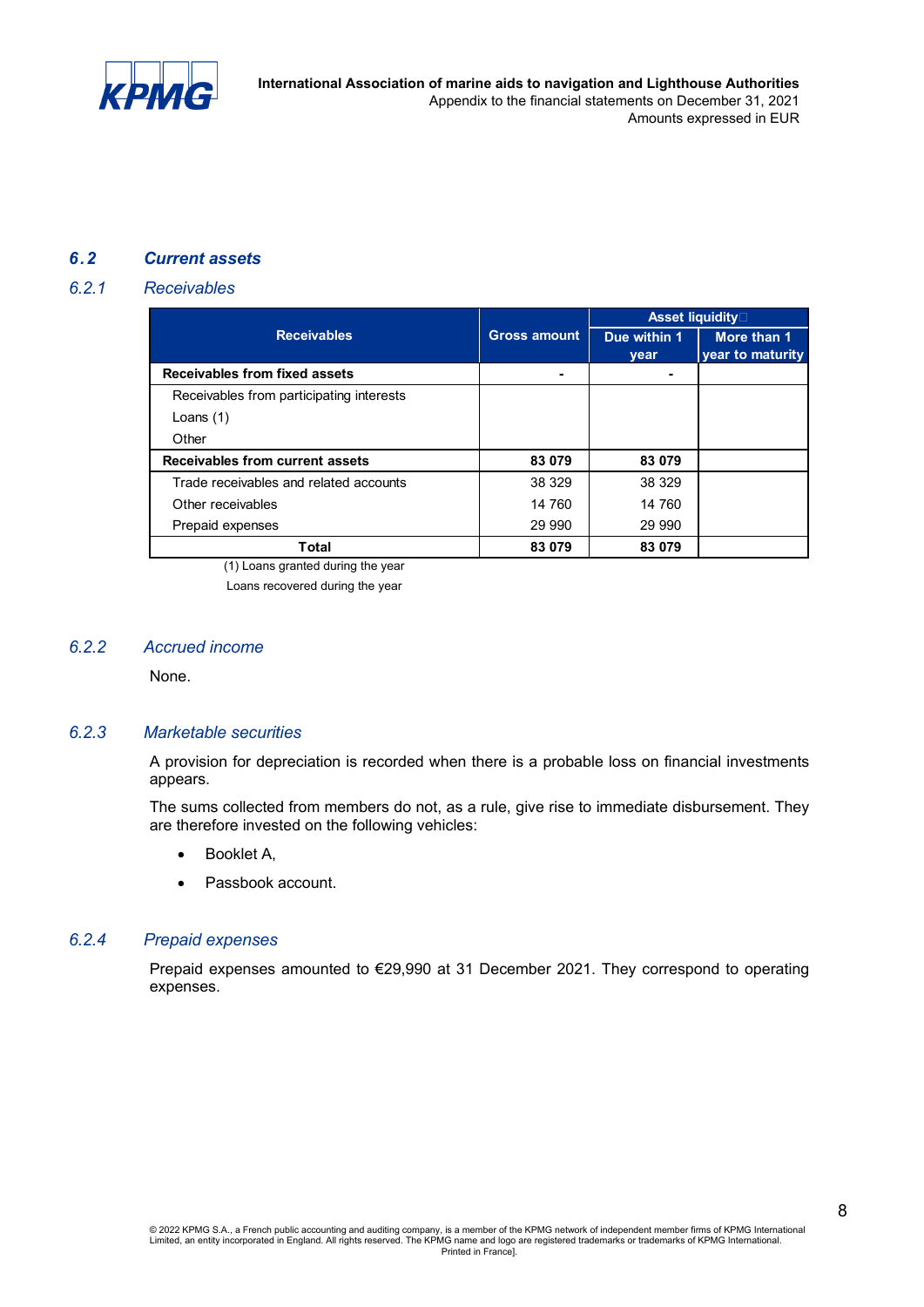

**International Association of marine aids to navigation and Lighthouse Authorities** Appendix to the financial statements on December 31, 2021 Amounts expressed in EUR

#### *6.3 Association funds*

#### *6.3.1 Statement of changes in Associative funds*

| <b>Situations and movements</b>               | 31/12/2020     |                             | ÷        |          | 31/12/2021 |
|-----------------------------------------------|----------------|-----------------------------|----------|----------|------------|
| <b>Sections</b>                               | At the opening | Allocation of<br>the result | Increase | Decrease | At closing |
| Associative funds without right of withdrawal | 3 311 798      |                             |          |          | 3 311 798  |
| Associative funds with takeover rights        |                |                             |          |          |            |
| <b>Revaluation differences</b>                |                |                             |          |          |            |
| Reserves                                      |                | 150 000                     |          |          | 150 000    |
| Retained earnings                             | 568 730        | 104 363                     |          |          | 464 367    |
| Surplus or deficit for the year               | 254 363        | 254 363                     | 400 787  |          | 400 787    |
| <b>Net position</b>                           | 2 997 431      | 0                           | 400 787  |          | 3 398 218  |
| Consumable Associative funds                  |                |                             |          |          |            |
| Investment grants                             | 689 130        |                             |          | 31 589   | 657 541    |
| Regulated provisions                          |                |                             |          |          |            |
| <b>Total</b>                                  | 3 686 561      | 0                           | 400 787  | 31 589   | 4 055 759  |

#### *6.3.2 Reserves for associative project*

One of the activities of IALA is the organization of Conferences, Symposia, seminars, workshops, or other events related to its work.

In this context, IALA will be responsible for organizing the Conference which takes place every 4 years. The next edition is scheduled for 2023.

The budget for this event is estimated at K€300 corresponding to :

- The costs associated with the reservation of the Congress Center in the host country (20%) ;

- The travel expenses for IALA staff (air tickets, hotel, and Conference registration fees (15%) ; and

- The costs linked to the Industrial members evening (approximately 65%).

Given the significant costs relating to this event, it was decided to set up a Reserve for associative projects.

In the case of IALA, a share of the surplus generated during the financial years preceding the one during which the Conference will take place will therefore be subject of an allocation in a "Reserve for associative project" subject to the approval by the Council. The funds thus placed in reserve will be used up when the corresponding expenses are incurred for this Conference.

| <b>Situations and movements</b>                    | 31/12/2021 | 31/12/2020 |
|----------------------------------------------------|------------|------------|
| Net result of the year                             | 400 787    | 254 363    |
| Allocation to the Reserve for associative project* | 150 000    | 150 000    |
| Net result after the Conference impact             | 250 787    | 104 363    |

\* subject to the approval by the Council on the allocation of profit.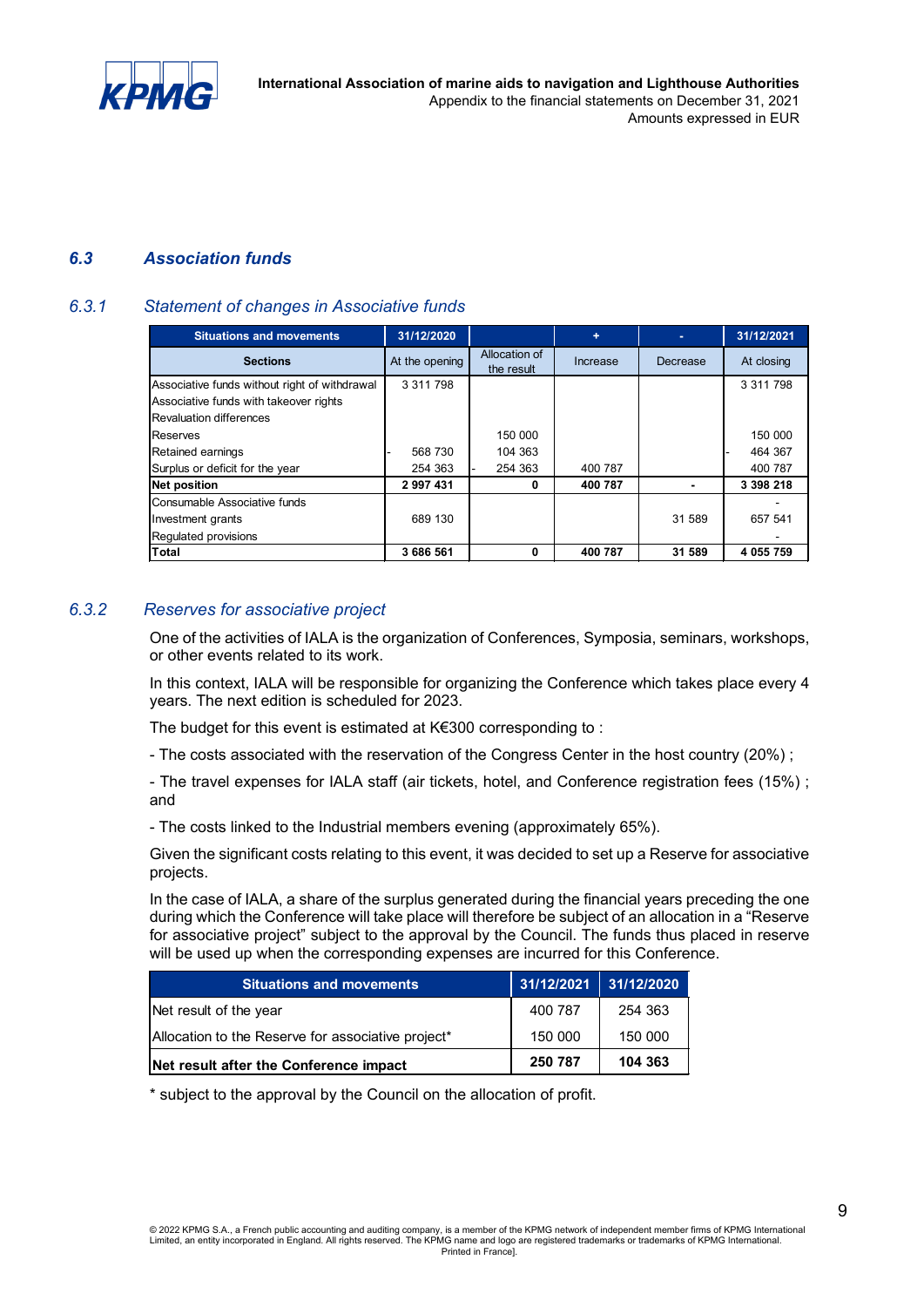

#### *6.3.3 Investment grants*

| <b>Situations and movements</b> | 31/12/2020     | ٠           | ۰        | 31/12/2021 |
|---------------------------------|----------------|-------------|----------|------------|
| <b>Sections</b>                 | At the opening | Increase    | Decrease | At closing |
| Gross amount:                   |                |             |          |            |
| Affected to non-renewable goods | 1 000 000      |             |          | 1 000 000  |
| Affected to renewable goods     |                |             |          |            |
|                                 |                |             |          |            |
| Amount transfered to income:    |                |             |          |            |
| Affected to non-renewable goods | 310 870        | 31 589<br>٠ |          | 342 459    |
| Affected to renewable goods     |                |             |          |            |
|                                 |                |             |          |            |
| Net amount in funds             | 689 130        | 31 589      | ۰        | 657 541    |

#### *6.4 Dedicated funds*

| Nature of the project and<br>characteristics     | <b>Funds to be</b><br>committed at<br>the beginning<br>of the year | <b>Commitments</b><br>to be made<br>from new<br>earmarked<br><b>resources</b> | Use during the<br>year | Funds remaining to be committed at<br>vear-end |                                                                                                          |
|--------------------------------------------------|--------------------------------------------------------------------|-------------------------------------------------------------------------------|------------------------|------------------------------------------------|----------------------------------------------------------------------------------------------------------|
|                                                  |                                                                    |                                                                               |                        | <b>Total amount</b>                            | Of which dedicated<br>funds corresponding<br>to projects with no<br>expenditure in the<br>last two years |
| Dedicated funds Malaysia                         | 6 20 6                                                             |                                                                               | 5 2 6 5                | 941                                            |                                                                                                          |
| Dedicated funds IFAN / France / Trinity<br>House | 612 217                                                            |                                                                               | 391 185                | 221 032                                        |                                                                                                          |
| Dedicated funds Korea                            | 419                                                                |                                                                               | 857                    | 437<br>$\overline{\phantom{a}}$                |                                                                                                          |
| Dedicated fund Singapore                         | 1 0 2 3                                                            |                                                                               |                        | 1 0 2 3                                        |                                                                                                          |
| Dedicated funds IMO                              | 1479                                                               | 16 829                                                                        |                        | 18 308                                         |                                                                                                          |
| Total                                            | 621 346                                                            | 16 829                                                                        | 397 307                | 240 868                                        |                                                                                                          |

#### *6.5 Table of changes in provisions for liabilities and charges*

#### *6.5.1 Provisions for liabilities and charges*

| <b>Situations and movements</b>                 | 31/12/2020                               | ÷         | ٠         | 31/12/2021                                   |
|-------------------------------------------------|------------------------------------------|-----------|-----------|----------------------------------------------|
| <b>Sections</b>                                 | Value at the<br>beginning of<br>the year | Increases | Decreases | Value at the<br>end of the<br>financial year |
| Provisions for employment risks                 | -                                        |           |           |                                              |
| Other provisions for risks                      | $\overline{\phantom{a}}$                 |           |           |                                              |
| Provisions for pensions and similar obligations | 154 122                                  | 24 638    |           | 178 760                                      |
| Provisions for major repairs                    |                                          |           |           |                                              |
| Othe provisions for charges                     | 383 429                                  | 65 546    |           | 448 975                                      |
| Total provisions for liabilities and charges    | 537 549                                  | 90 184    |           | 627 734                                      |

Provisions for expenses correspond to provisions for severance pay. A provision for severance pay is calculated for all employees (unless otherwise provided for in the employment contract). This provision is based on seniority and corresponds to 0.5 months' salary per year of seniority.

© 2022 KPMG S.A., a French public accounting and auditing company, is a member of the KPMG network of independent member firms of KPMG International<br>Limited, an entity incorporated in England. All rights reserved. The KPMG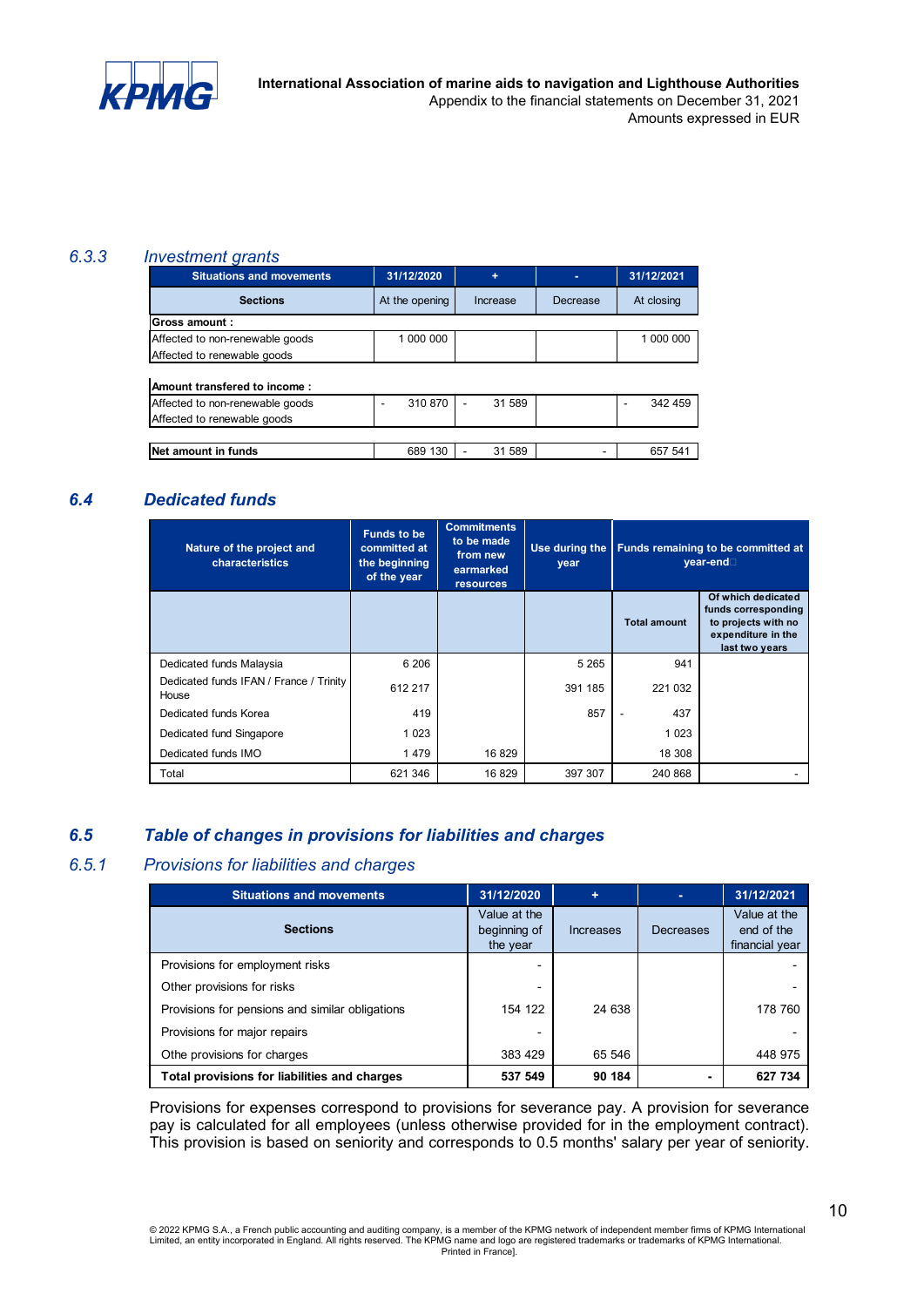

As at 31 December 2021, the amount of the provisions amounts to €627,734 for indemnities and social charges.

#### *6.5.2 Pension and similar commitments*

The amount of rights acquired by employees for retirement indemnities at the closing date of the financial year, for employees hired on permanent contracts, amounts to €178,760. This amount considers a percentage probability of presence in the association at retirement age (based on the employee turnover rate and the mortality table) and a discount rate of 1%.

This amount is fully recognized in provisions for risks and expenses.

#### *6.6 Debt*

#### *6.6.1 Statement of liabilities*

|                                                                                           |                     |                      | <b>Degree of liability</b> □      |                                   |
|-------------------------------------------------------------------------------------------|---------------------|----------------------|-----------------------------------|-----------------------------------|
| <b>Liabilities</b>                                                                        | <b>Gross amount</b> | Due within 1<br>year | <b>Maturing in</b><br>more than 1 | <b>Maturity of</b><br>more than 5 |
| Convertible bonds                                                                         |                     |                      |                                   |                                   |
| Other bonds                                                                               |                     |                      |                                   |                                   |
| Loans and debts with credit institutions of which<br>- to a maximum of 2 years originally |                     |                      |                                   |                                   |
| - originally more than 2 years old                                                        |                     |                      |                                   |                                   |
| Other loans and financial debts                                                           |                     |                      |                                   |                                   |
| Trade payables                                                                            | 48 100              | 48 100               |                                   |                                   |
| Tax and social security liabilities                                                       | 291 167             | 291 167              |                                   |                                   |
| Debts on fixed assets and related accounts                                                |                     |                      |                                   |                                   |
| Other debts                                                                               | 10 570              | 10 570               |                                   |                                   |
| Deferred income                                                                           | 496 520             | 496 520              |                                   |                                   |
| Total                                                                                     | 846 358             | 846 358              |                                   |                                   |

#### *6.6.2 Accrued charges*

| <b>Accured charges</b>                                                                 | <b>Amounts</b> |
|----------------------------------------------------------------------------------------|----------------|
| Unpaid invoices                                                                        | 24 206         |
| Tax and social security liabilities (corresponding to the provision for<br>paid leave) | 175 540        |
| Other tax and social security liabilities                                              | 1 1 0 6        |
| Total                                                                                  | 200 853        |

#### *6.6.3 Deferred income*

Deferred income amounts to €496,520 and corresponds mainly to membership fees for 2022. In fact, the call for membership fees for 2022 is made in 2021. The company records as deferred income the receipts of these contributions received in 2021.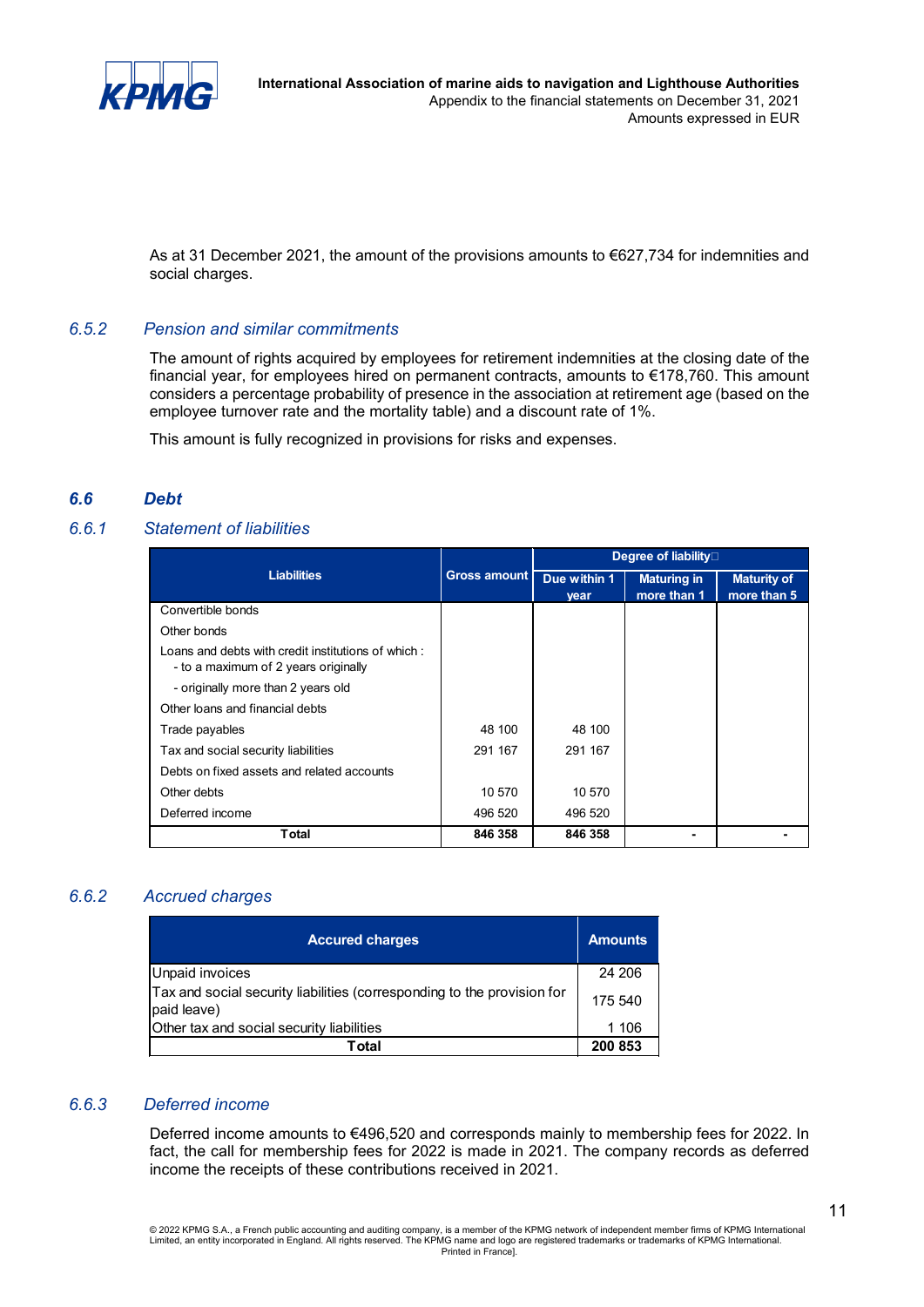

**International Association of marine aids to navigation and Lighthouse Authorities** Appendix to the financial statements on December 31, 2021 Amounts expressed in EUR

#### **7 Information on the Income Statement**

#### *7.1 Breakdown of operating income*

| <b>Amounts</b>                                    | 2021        | 2020      |
|---------------------------------------------------|-------------|-----------|
| Contributions                                     | 2 474 768   | 2 338 323 |
| Sales of goods and services                       | 69 974      | 73 480    |
| Lifetime gifts                                    | 306 060     | 1 002 945 |
| <b>Financial contributions</b>                    |             |           |
| Reversals of provisions and transfers of expenses | 63 104      | 277 253   |
| Use of designated funds                           | 397 306     |           |
| Others incomes                                    |             | 30        |
| Total                                             | 3 3 1 2 1 4 | 3692033   |

#### *7.2 Financial income*

Financial income amounted to €8,302 as at 31 December 2021 and corresponds to interest on passbook accounts and exchange gains.

#### *7.3 Voluntary contributions: nature, importance (voluntary work, provision of services)*

In order to carry out its activity, the association benefits from voluntary contributions in kind consisting of the participation of various international experts in the colleges set up within the association and the payment of the travel expenses of these experts by the members of the association.

The pandemic that continued since March forced the association to cancel, postpone or virtually organize all its meetings. With only one meeting at headquarters, IALA benefited from only 9 working days in 2021 with a total of 9 external participants. It is difficult to calculate their travel expenses. However, the fees are estimated at €9,450 and their hosting cost at €3,510; i.e. a total of €12,960.

The table below provides a list of the working meetings organized in 2021 at IALA:

| <b>Meetings at IALA headquarters</b> | Dates in 2021  | External<br>participants | Number of<br>days | <b>Estimated cost of</b><br>hosting* | <b>Estimated fees **</b> | <b>Total</b> |
|--------------------------------------|----------------|--------------------------|-------------------|--------------------------------------|--------------------------|--------------|
| Policy Advisory Panel 42             | 8-10 sept 2021 |                          |                   | 3 510.00 €                           | 9450.00 €                | 12 960.00 €  |

*\* The cost of accommodation (hotel + meals) is calculated based on 130€ per day and per person.* 

*\*\* The estimated fees are calculated based on 350€ per day and per expert.*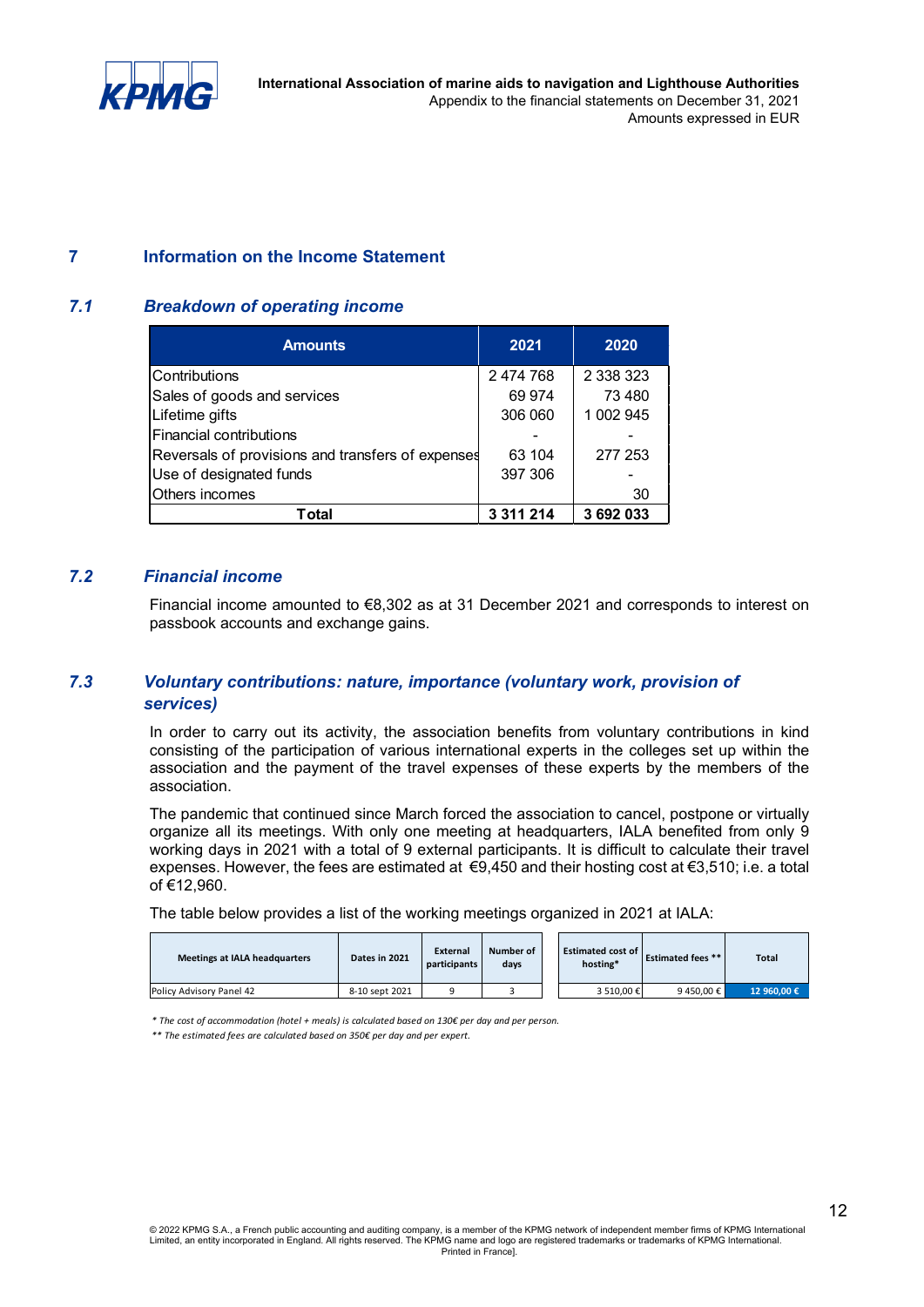

#### **8 Other information**

#### *8.1 Unusual transactions or transactions not concluded on normal terms*

None.

#### *8.2 Information on executive remuneration*

In compliance with Article 20 of the law of 23 May 2006, relating to voluntary work and educational commitment, the association has not recognized in expenses any amount of salaries corresponding to the gross remuneration of the managers for the period from 1 January 2021 to 31 December 2021.

#### *8.3 Information on the average workforce*

| <b>Categories</b> | <b>Salaried</b><br>staff |
|-------------------|--------------------------|
| Leaders           |                          |
| Frames            |                          |
| Employees         |                          |
| Apprenticeship    | 4                        |
| <b>T</b> otal     | 13                       |

#### *8.4 Auditor's fees*

|                                                                                 | <b>Amount</b> |
|---------------------------------------------------------------------------------|---------------|
| Fees invoiced for the statutory audit                                           | 20 270 €      |
| Fees charged for advice and services directly related to the<br>statutory audit |               |
| Total                                                                           | 20 270 €      |